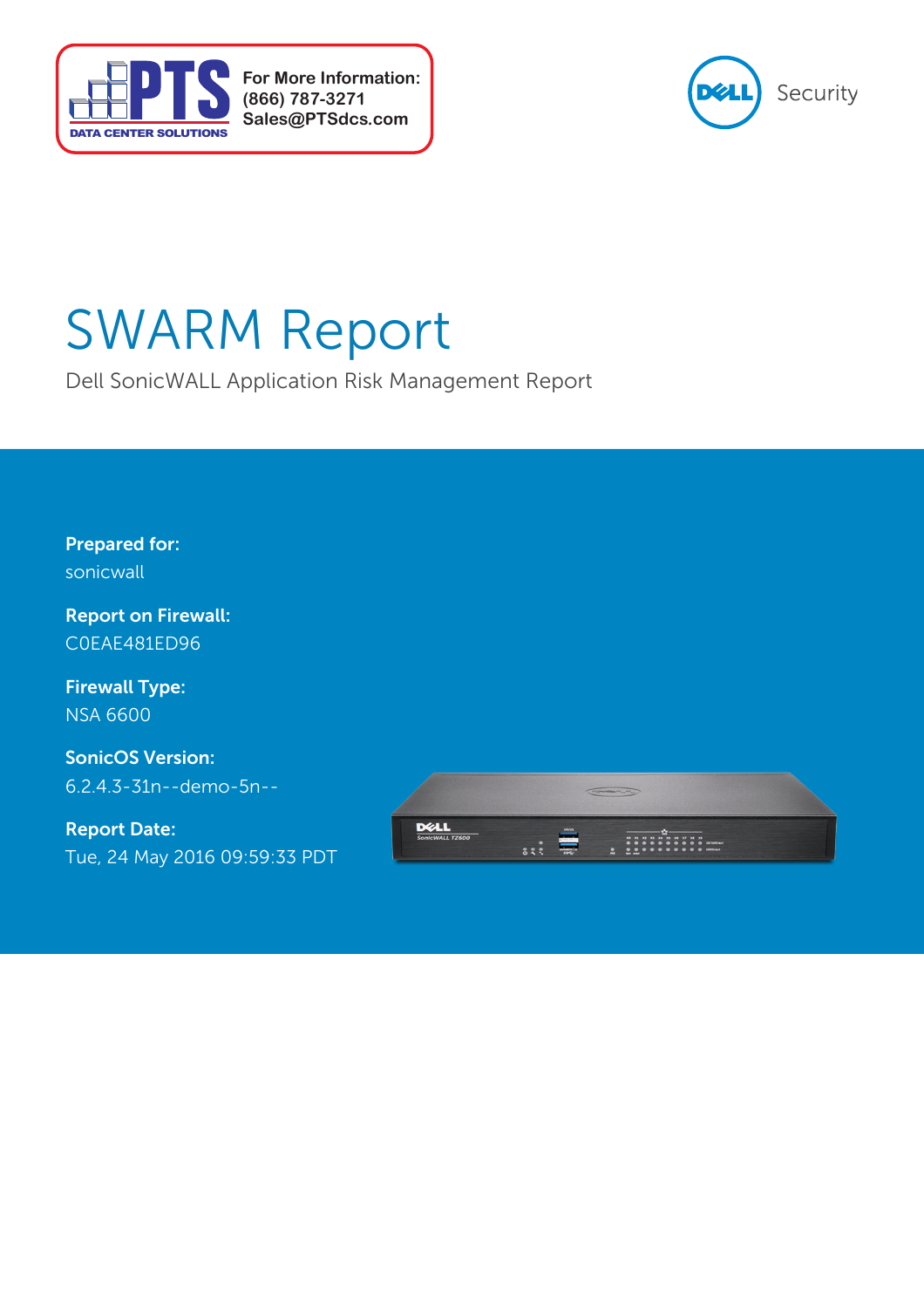

# **Table of Contents**

| SWARM Summary 2-3                                                        |         |
|--------------------------------------------------------------------------|---------|
| App Intelligence, Control and Visualization 2-1 2-1                      |         |
| Top Apps by Category 2-2                                                 |         |
|                                                                          |         |
|                                                                          |         |
| <b>Threat Prevention</b>                                                 |         |
|                                                                          |         |
| Top Exploitation Attempts 2-2                                            |         |
| <b>Network Traffic</b>                                                   |         |
|                                                                          |         |
| Top Application Categories by Bandwidth <b>Engineering Community</b> 4-2 |         |
|                                                                          |         |
|                                                                          |         |
|                                                                          |         |
|                                                                          |         |
|                                                                          |         |
| Report                                                                   |         |
| <b>Report Configuration</b>                                              | $5 - 1$ |
|                                                                          | $5 - 2$ |
| <b>Appendices</b>                                                        |         |
|                                                                          | $6 - 1$ |
|                                                                          | $6 - 2$ |
|                                                                          | $6 - 3$ |
|                                                                          | $6 - 4$ |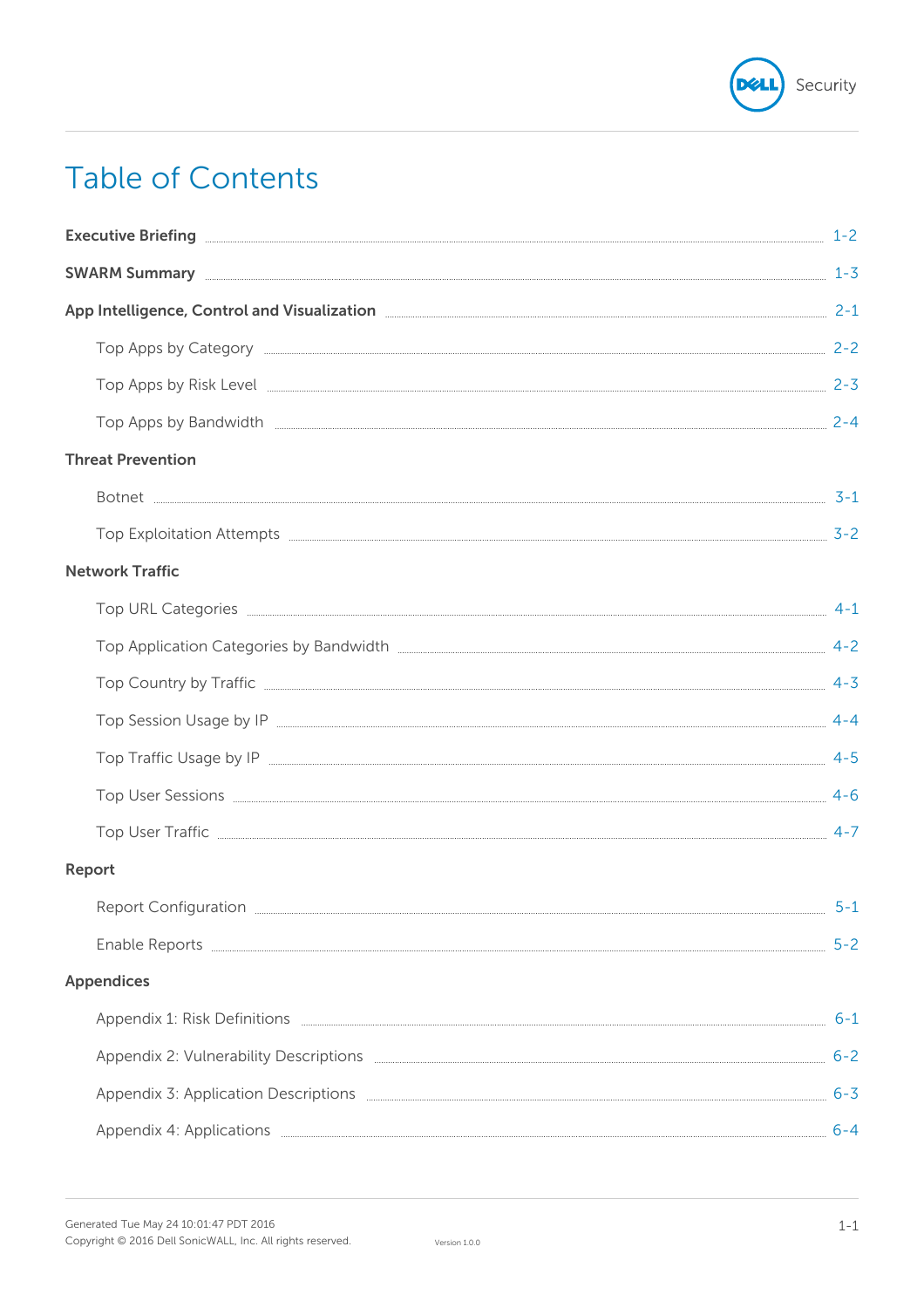

# **Executive Briefing**

Dell SonicWALL network security appliances detect and block sophisticated attacks that legacy stateful inspection firewalls simply cannot. Our next-generation firewalls integrate a patented Reassembly-Free Deep Packet Inspection (RFDPI) firewall engine with a comprehensive array of automated and dynamic security features. These features include advanced anti-evasion intrusion prevention, cloud-updated gateway antimalware, SSL decryption and inspection (DPI-SSL), application control, content filtering and much more. All of this is delivered on a single high-performance platform that is easy to license, deploy, manage and maintain.

In addition, SonicWALL bundles together a set of powerful security and management tools on a single physical device with an easy-to-understand licensing structure.

For your auditing needs, personal logs are kept by your SonicWALL device. In providing a high-level overview of your network, this report will:

- $\blacktriangleright$  Identify vulnerabilities detected and blocked
- $\checkmark$  Vulnerability descriptions
- $\blacktriangleright$  In-use application description
- $\blacktriangleright$  Present traffic distribution statistics by geographic location, URL category, and traffic type
- $\blacktriangleright$  Highlight top high-bandwidth applications found
- $\blacktriangleright$  Risk definitions
- $\blacktriangleright$  Application List
- $\blacktriangleright$  List high-risk applications and protocols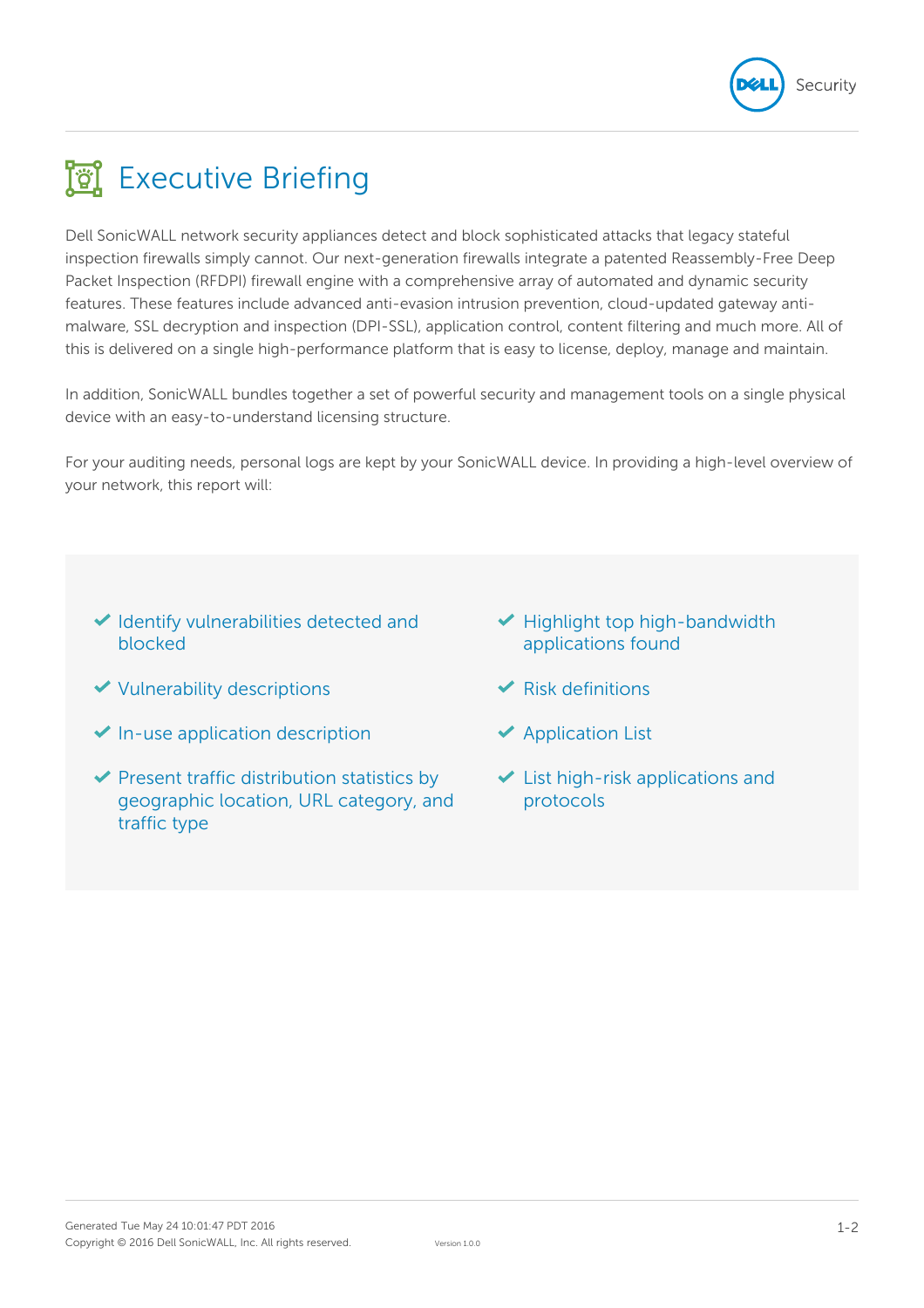

# **A** SWARM Summary

The SonicWALL Application Risk Management (SWARM) Report is a snapshot in time of the different threats that have been identified and blocked by your Dell SonicWALL next-generation firewall appliance. This report also provides application and user based data that includes top application traffic, top users, top URL categories and session counts to give insight into the traffic mix on your network.

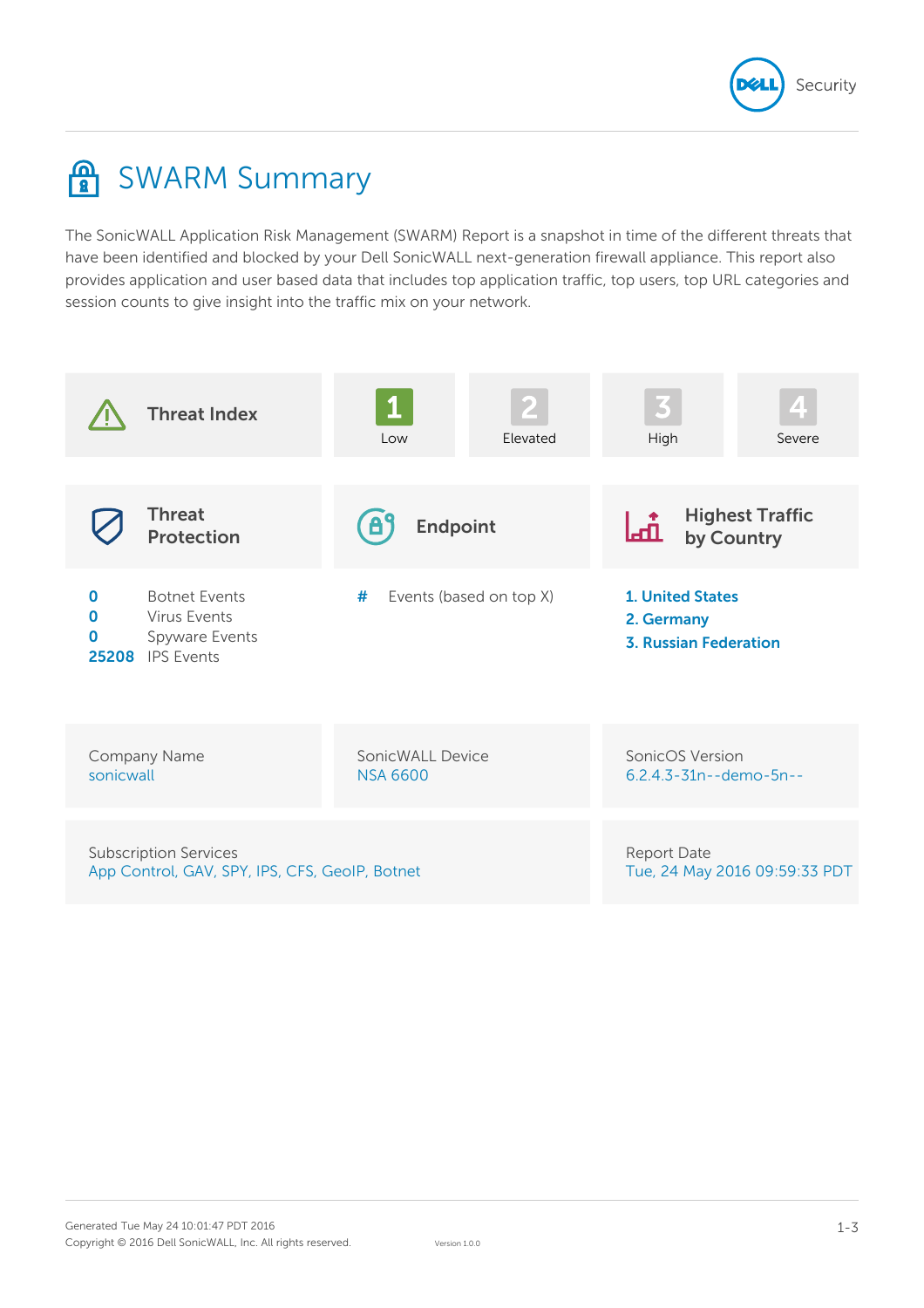

# App Intelligence, Control & Visualization

Dell SonicWALL firewalls put network control back into the hands of your IT administrators. While some applications are business critical and may use more bandwidth, other applications are non-productive and may require policies to block or bandwidth limit usage on your network. Next-Generation Dell SonicWALL firewalls make the job easier with a robust application identification scheme, granular policy control options and detailed visualization tools.

### **Application Intelligence**

Scanning all network traffic, Dell SonicWALL firewalls identify applications regardless of port and protocol.

- $\blacktriangleright$  Deep packet inspection of all traffic including SSL-encrypted traffic
- $\blacktriangleright$  Integrated data leakage prevention
- $\blacktriangleright$  Applications and URL filtering

# **Application Control**

Policies that can block or bandwidth manage are placed at the administrator's fingertips. Pre-defined application categories are available along with application and user management.

- ◆ Dynamically updated database containing thousands of application signatures
- ◆ Dynamically updated cloud database that includes millions of URLs and IP addresses, categorized in 56 different categories
- $\blacktriangleright$  Predefined actions, including block, bandwidth manage or Bypass DPI

### **Application Visualization**

Flow Monitor provides visuals for application traffic, ingress and egress bandwidth, web traffic, and general user activity, supplying administrators with the crucial information necessary for maintaining a productive network under rapidly changing conditions.

- $\vee$  Real-time data on everything from potential network threats to URLs visited
- $\vee$  Customizable filter views for repeat access
- $\vee$  Widget creation, such as pie chart view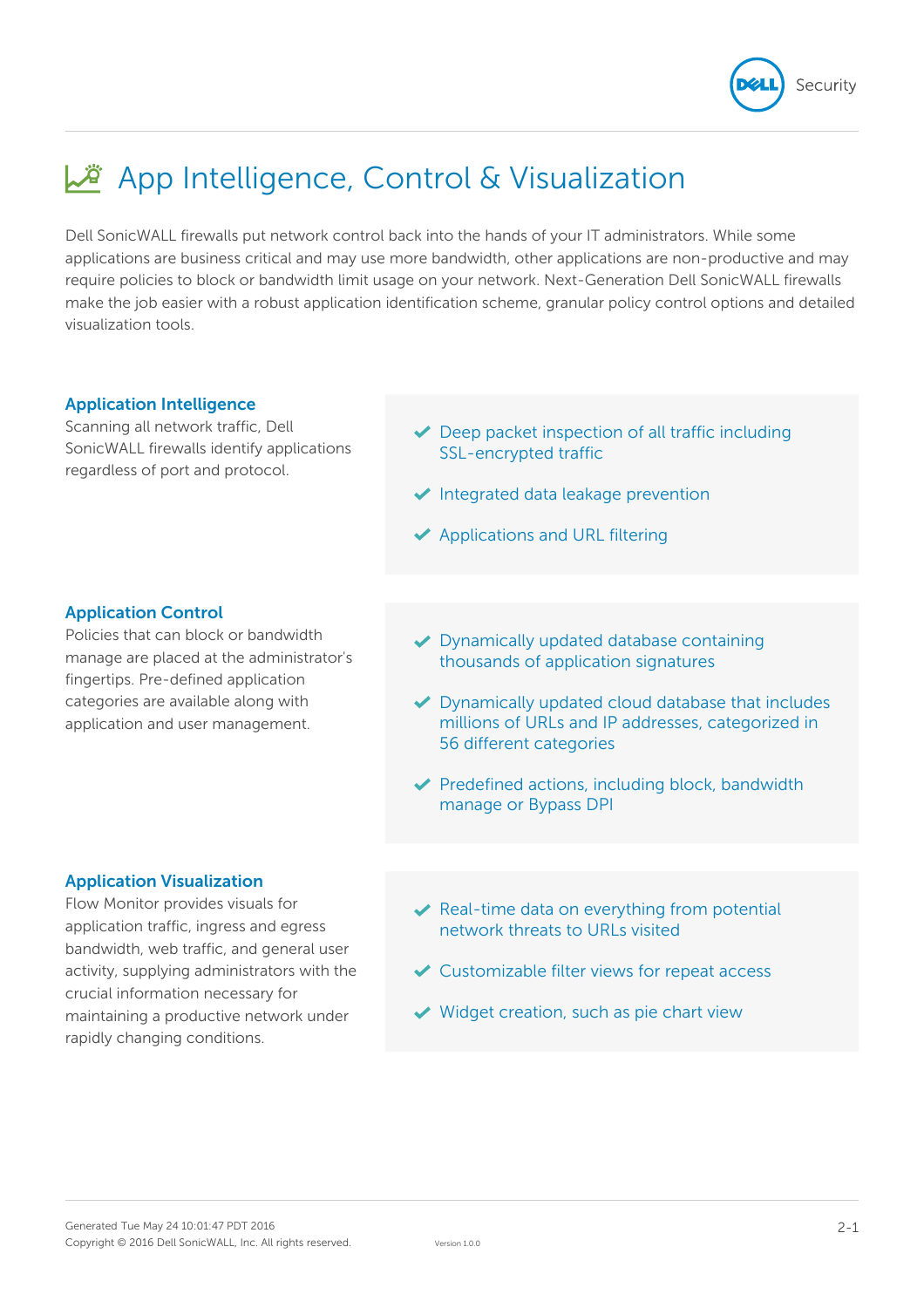

# **Top Applications by Category**

The Top Applications section provides information on top applications, categories, risk level, traffic volume and session count. This intelligence provides a visual representation of the application bandwidth usage while providing a risk score for those applications used on your network.

| <b>Application</b>          | <b>Category</b><br>礼 | <b>Risk</b>                | <b>Traffic</b> | <b>Sessions</b> |
|-----------------------------|----------------------|----------------------------|----------------|-----------------|
| Google Mail (Gmail)         | <b>WEBMAIL</b>       | 1 Low                      | 1.93 MB        | 5               |
| Yahoo! Mail                 | WEBMAIL              | $\boxed{1}$<br>Low         | 196.34 KB      | 21              |
| Microsoft Internet Explorer | <b>WEB-BROWSER</b>   | Elevated<br>2              | 354.67 MB      | 32,624          |
| HTTP User-Agent             | <b>WEB-BROWSER</b>   | Elevated<br>$\overline{2}$ | 80.21 MB       | 13,343          |
| Twitter                     | SOCIAL-NETWORKING    | Elevated<br>$\vert$ 2      | 1.20 MB        | 172             |
| Facebook                    | SOCIAL-NETWORKING    | 1 Low                      | 2.12 MB        | 90              |
| TeamViewer                  | REMOTE-ACCESS        | $\boxed{1}$<br>Low         | 337.69 KB      | 33              |
| LogMeln                     | REMOTE-ACCESS        | 1 Low                      | 13.86 KB       | $\overline{c}$  |
| Encrypted Key Exchange      | PROXY-ACCESS         | <b>3</b> High              | 41.76 MB       | 37,507          |
| WebSocket                   | <b>PROTOCOLS</b>     | 1 Low                      | 8.68 MB        | 303             |
| <b>IMAP</b>                 | <b>PROTOCOLS</b>     | 1 Low                      | 1.06 MB        | 133             |
| <b>STUN</b>                 | <b>PROTOCOLS</b>     | $\boxed{1}$<br>Low         | 5.25 KB        | 12              |
| SSL                         | <b>PROTOCOLS</b>     | 1 Low                      | 203.85 MB      | 16,279          |
| <b>ICMP</b>                 | <b>PROTOCOLS</b>     | $\boxed{1}$<br>Low         | 68.51 MB       | 24,419          |
| <b>HTTP Protocol</b>        | <b>PROTOCOLS</b>     | $\boxed{1}$<br>Low         | 49.86 MB       | 2,613           |
| <b>DNS Protocol</b>         | <b>PROTOCOLS</b>     | $\boxed{1}$<br>Low         | 77.20 KB       | 838             |
| <b>BitTorrent Protocol</b>  | P <sub>2</sub> P     | 1 Low                      | 65.38 MB       | 132,483         |
| YouTube                     | MULTIMEDIA           | 1 <br>Low                  | 25.04 KB       | $\overline{c}$  |
| Shockwave Flash (SWF)       | MULTIMEDIA           | 1 Low                      | 266.47 MB      | 2,804           |
| Quicktime                   | MULTIMEDIA           | $\vert$ 1 $\vert$<br>Low   | 272.55 KB      | 3               |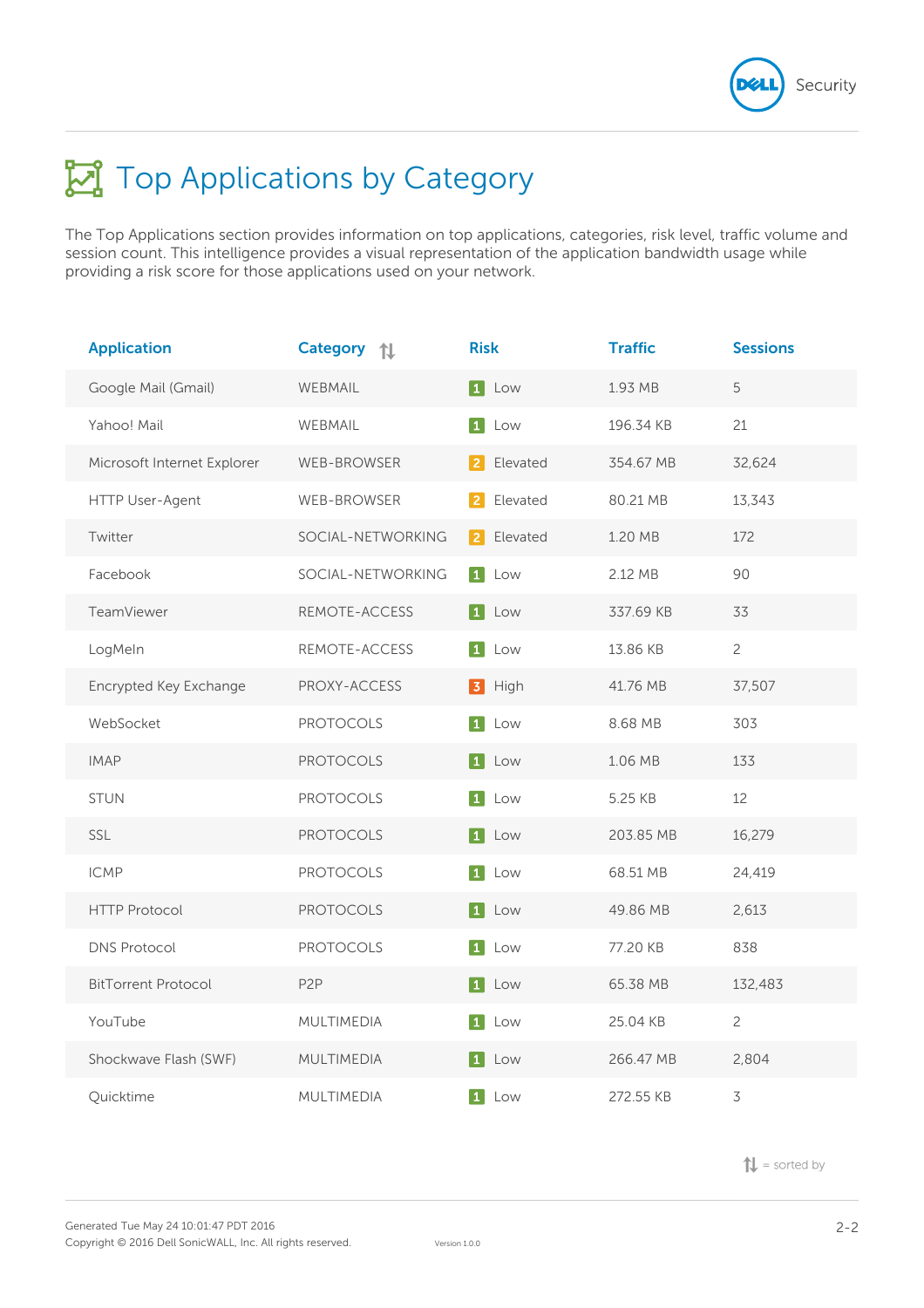

The Top Applications section provides information on top applications, categories, risk level, traffic volume and session count. This intelligence provides a visual representation of the application bandwidth usage while providing a risk score for those applications used on your network.

| <b>Application</b>          | <b>Category</b><br>礼  | <b>Risk</b>                | <b>Traffic</b> | <b>Sessions</b> |
|-----------------------------|-----------------------|----------------------------|----------------|-----------------|
| Amazon.com                  | MISC-APPS             | 1 Low                      | 12.38 KB       | $\overline{c}$  |
| Microsoft CryptoAPI         | MISC-APPS             | $\boxed{1}$<br>Low         | 2.08 MB        | 930             |
| The Weather Channel         | MISC-APPS             | 1 Low                      | 507.53 KB      | 410             |
| WeatherBug                  | MISC-APPS             | $\boxed{1}$<br>Low         | 25.32 KB       | $\overline{c}$  |
| <b>Bing</b>                 | MISC-APPS             | 1 Low                      | 10.51 KB       | $\,8\,$         |
| WidgiToolbar                | MISC-APPS             | $\boxed{1}$<br>Low         | 2.90 KB        | $\overline{c}$  |
| Fastly CDN                  | <b>INFRASTRUCTURE</b> | $\boxed{1}$<br>Low         | 546.25 KB      | 46              |
| Akamai CDN                  | <b>INFRASTRUCTURE</b> | $\boxed{1}$<br>Low         | 445.55 KB      | 64              |
| Amazon CloudFront           | INFRASTRUCTURE        | 1 Low                      | 163.56 MB      | 411             |
| OCSP                        | <b>INFRASTRUCTURE</b> | 1 <br>Low                  | 248.20 KB      | 79              |
| Skype                       | IM                    | Elevated<br>  2            | 611.39 KB      | 46              |
| Yahoo! Messenger            | IM                    | Elevated<br>$\overline{2}$ | 401.33 KB      | 14              |
| AIM                         | IM                    | Elevated<br>$\vert$ 2      | 81.54 KB       | $1\,$           |
| <b>General HTTPS MGMT</b>   | General               | Elevated<br>$\overline{2}$ | 2.44 GB        | 403,146         |
| <b>General UDP</b>          | General               | Elevated<br>$\vert$ 2      | 61.79 MB       | 954,397         |
| <b>General HTTP</b>         | General               | Elevated<br>$\overline{2}$ | 57.36 MB       | 123,850         |
| <b>General TCP</b>          | General               | Elevated<br>$\mathbf{2}$   | 47.73 MB       | 653,197         |
| <b>General HTTPS</b>        | General               | Elevated<br>$\overline{2}$ | 29.19 MB       | 122,806         |
| <b>General HTTP MGMT</b>    | General               | Elevated<br> 2             | 24.91 MB       | 1,669           |
| Service RPC Services (IANA) | General               | Elevated<br>$\overline{2}$ | 21.51 MB       | 322,482         |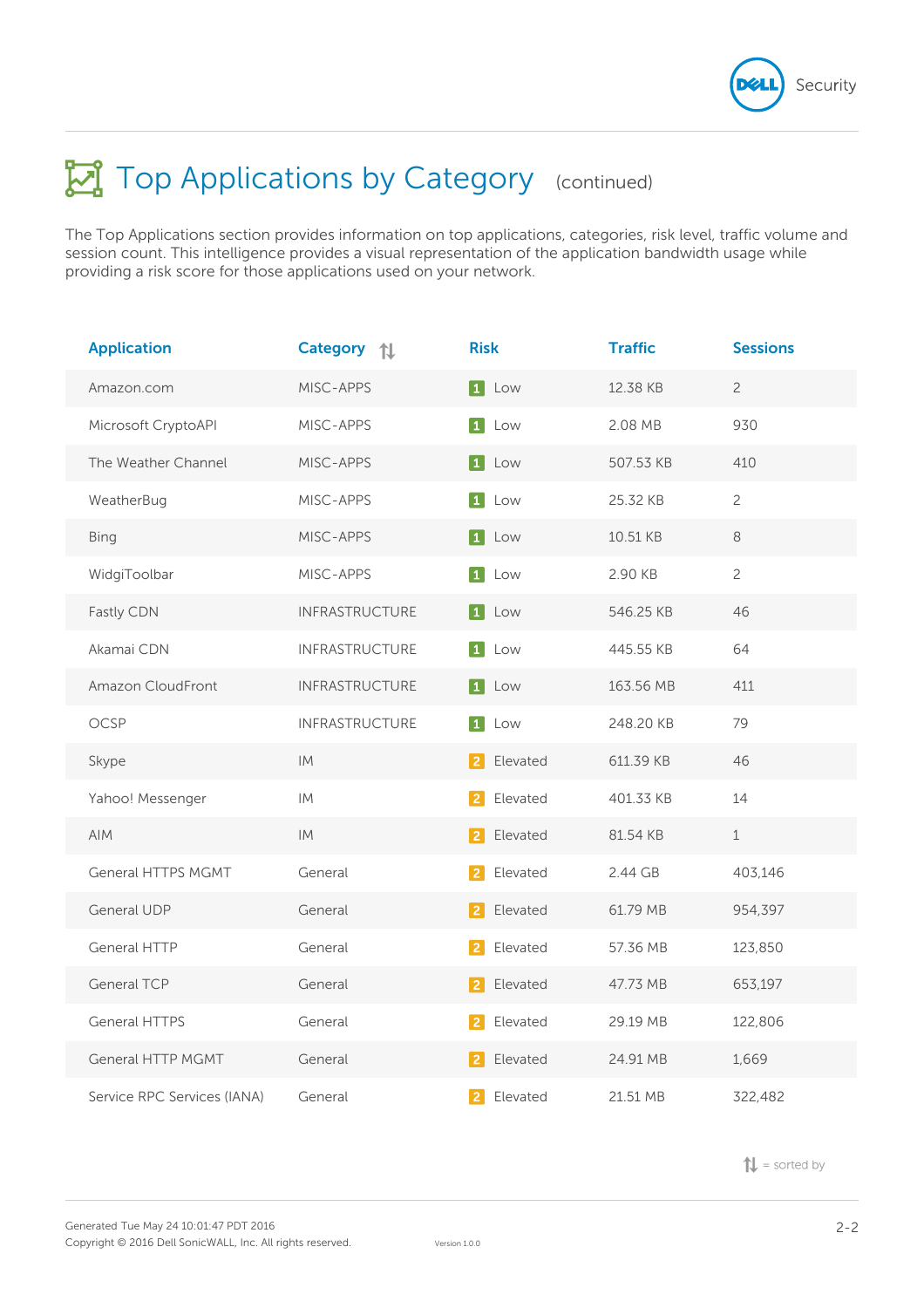

The Top Applications section provides information on top applications, categories, risk level, traffic volume and session count. This intelligence provides a visual representation of the application bandwidth usage while providing a risk score for those applications used on your network.

| <b>Application</b>                   | <b>Category</b><br>讠 | <b>Risk</b>                | <b>Traffic</b> | <b>Sessions</b> |
|--------------------------------------|----------------------|----------------------------|----------------|-----------------|
| Service RPC Services                 | General              | 2 <br>Elevated             | 1.69 MB        | 26,521          |
| Service Echo                         | General              | Elevated<br>-2             | 1.29 MB        | 1,890           |
| General LDAP                         | General              | Elevated<br>  2            | 1.08 MB        | 661             |
| Service iMesh                        | General              | Elevated                   | 933.92 KB      | 8.761           |
| Service SSO Agent 1                  | General              | Elevated<br>$\overline{2}$ | 788.63 KB      | 1,188           |
| Service Edonkey TCP                  | General              | Elevated<br>2              | 598.24 KB      | 4,292           |
| <b>General IKE</b>                   | General              | Elevated<br> 2             | 521.57 KB      | 1,311           |
| <b>General DNS</b>                   | General              | Elevated<br>2              | 378.27 KB      | 958             |
| Service NetBios SSN TCP              | General              | Elevated<br> 2             | 350.96 KB      | 1,332           |
| Service NetFlow / IPFIX              | General              | Elevated<br>$\overline{2}$ | 126.23 KB      | 2,382           |
| Service Yahoo Messenger TCP          | General              | Elevated<br> 2             | 114.61 KB      | $\overline{c}$  |
| <b>General NETBIOS</b>               | General              | Elevated<br>2              | 108.54 KB      | 1,425           |
| Service NT Domain Login Port<br>1025 | General              | Elevated<br>$\vert$ 2      | 106.69 KB      | 1,287           |
| Service NTP                          | General              | Elevated<br>2              | 21.61 KB       | 46              |
| General SIP control                  | General              | Elevated<br>2              | 20.80 KB       | 69              |
| Service SSH                          | General              | Elevated<br>2              | 11.09 KB       | 225             |
| Service ZebTelnet                    | General              | Elevated<br>$\mathbf{2}$   | 9.95 KB        | 157             |
| Service Tivo TCP Data                | General              | Elevated<br>$\overline{2}$ | 9.15 KB        | 67              |
| Service Kazaa / FastTrack            | General              | Elevated<br> 2             | 7.65 KB        | 81              |
| <b>General Telnet</b>                | General              | $\overline{2}$<br>Elevated | 6.46 KB        | 114             |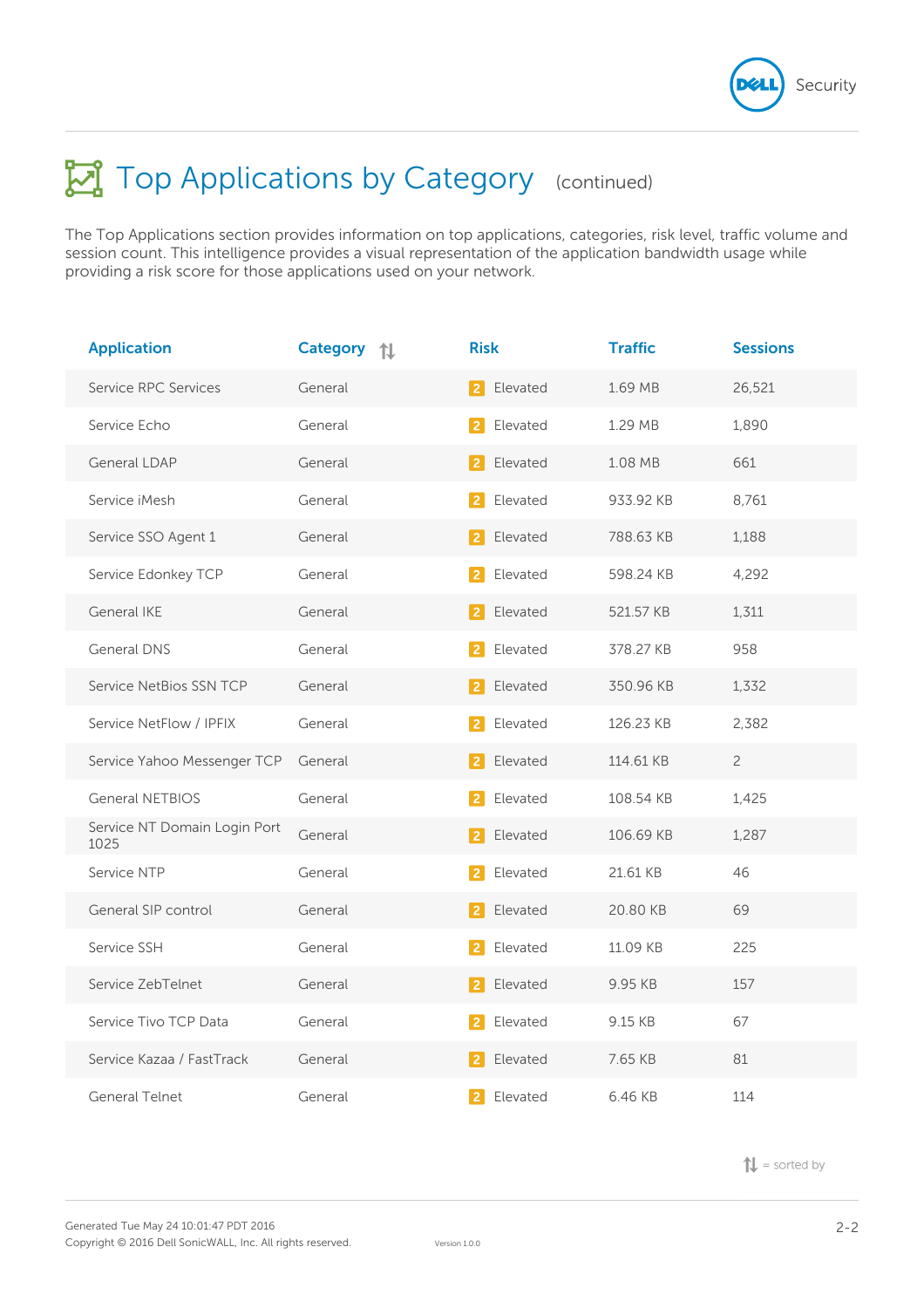

The Top Applications section provides information on top applications, categories, risk level, traffic volume and session count. This intelligence provides a visual representation of the application bandwidth usage while providing a risk score for those applications used on your network.

| <b>Application</b>                 | <b>Category</b><br>讠 | <b>Risk</b>                   | <b>Traffic</b> | <b>Sessions</b> |
|------------------------------------|----------------------|-------------------------------|----------------|-----------------|
| Service MS SQL                     | General              | Elevated<br> 2                | 3.98 KB        | 75              |
| <b>General RADIUS</b>              | General              | Elevated<br>2                 | 3.59 KB        | 52              |
| General RAS control                | General              | Elevated<br><u>  2  </u>      | 3.57 KB        | 26              |
| Service MMS TCP                    | General              | Elevated                      | 2.23 KB        | 15              |
| Service Enhanced TV                | General              | Elevated<br><b>2</b>          | 1.74 KB        | 15              |
| Service MMS UDP                    | General              | Elevated<br>$\vert$ 2         | 1.55 KB        | 11              |
| Service Terminal Services TCP      | General              | Elevated<br> 2                | 1.35 KB        | 28              |
| Service PC Anywhere UDP            | General              | Elevated                      | 1.10 KB        | 20              |
| General Oracle data                | General              | 2 Elevated                    | 936.00 Bytes   | 15              |
| Service SonicWALL Console<br>Proxy | General              | Elevated<br>$\overline{2}$    | 870.00 Bytes   | $\mathcal{G}$   |
| Service Quake                      | General              | Elevated<br>$\vert$ 2 $\vert$ | 870.00 Bytes   | 6               |
| General PPTP control               | General              | Elevated                      | 631.00 Bytes   | 11              |
| Service WinMX TCP 7729-7735        | General              | Elevated<br>21                | 608.00 Bytes   | 12              |
| Service ShoreTel Call Control      | General              | Elevated                      | 576.00 Bytes   | $\overline{4}$  |
| Service SIP                        | General              | Elevated<br>$\vert$ 2         | 563.00 Bytes   | 10              |
| Service Timbuktu TCP 1417-<br>1420 | General              | Elevated<br>2                 | 456.00 Bytes   | $\mathcal{G}$   |
| Service MSN TCP                    | General              | Elevated<br>$\vert$ 2         | 456.00 Bytes   | $\overline{3}$  |
| General SNMP                       | General              | Elevated                      | 448.00 Bytes   | 6               |
| Service MSN UDP                    | General              | Elevated<br>$\vert$ 2 $\vert$ | 432.00 Bytes   | $\overline{3}$  |
| <b>General SMTP</b>                | General              | Elevated<br>$\overline{2}$    | 328.00 Bytes   | $\overline{7}$  |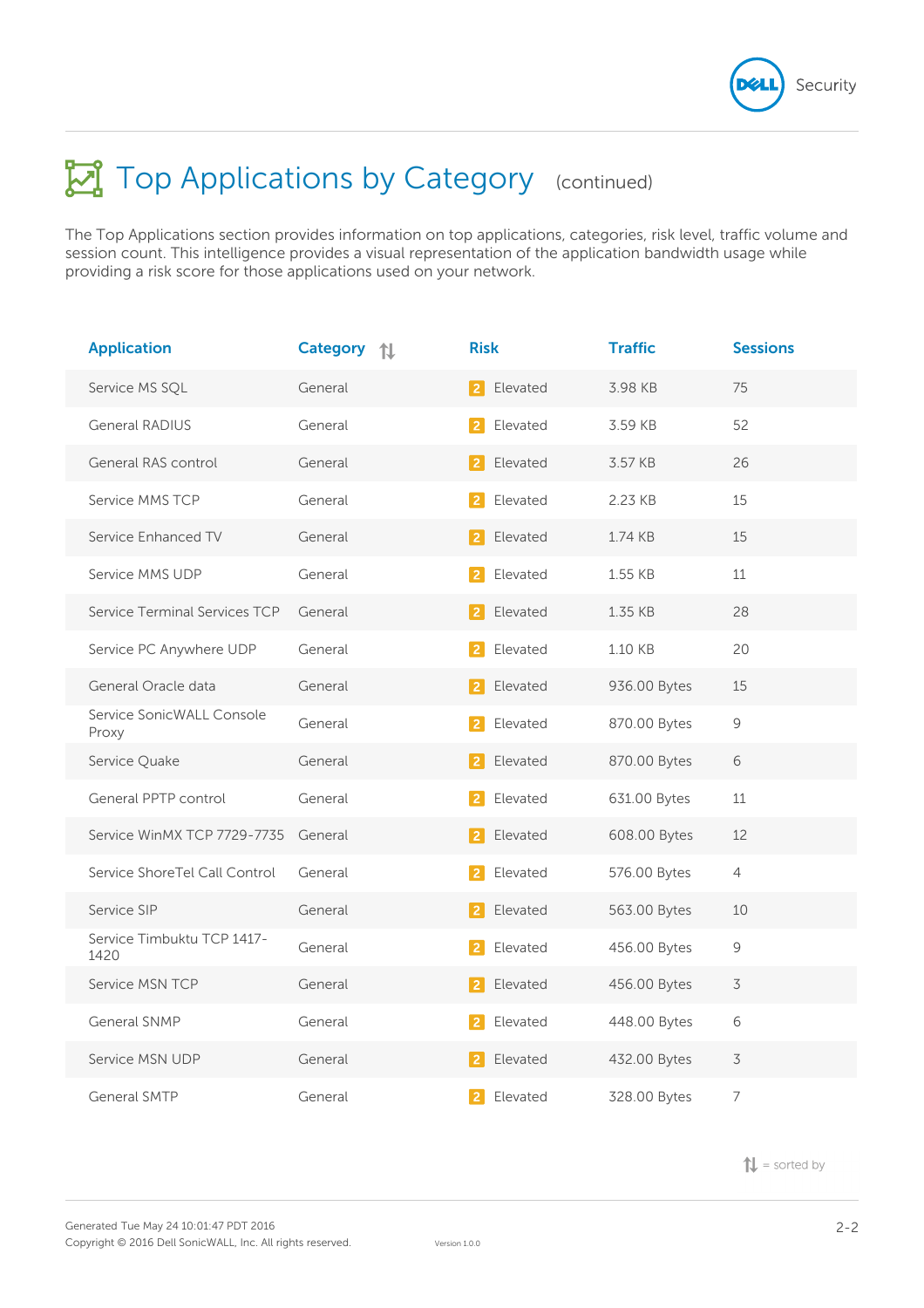

The Top Applications section provides information on top applications, categories, risk level, traffic volume and session count. This intelligence provides a visual representation of the application bandwidth usage while providing a risk score for those applications used on your network.

| <b>Application</b>                    | <b>Category</b><br>讠    | <b>Risk</b>                | <b>Traffic</b> | <b>Sessions</b>          |
|---------------------------------------|-------------------------|----------------------------|----------------|--------------------------|
| Service SMB                           | General                 | 2<br>Elevated              | 250.00 Bytes   | 5                        |
| Service Redirect                      | General                 | Elevated<br>$\overline{2}$ | 224.00 Bytes   | $\overline{4}$           |
| General FTP control                   | General                 | Elevated<br> 2             | 198.00 Bytes   | $\overline{4}$           |
| Service T120 (Whiteboard+A43) General |                         | Elevated                   | 152.00 Bytes   | $1\,$                    |
| Service Apple Bonjour                 | General                 | Elevated<br>$\overline{2}$ | 149.00 Bytes   | $\overline{c}$           |
| General Tftp                          | General                 | Elevated<br>2              | 138.00 Bytes   | $\overline{3}$           |
| Service Squid                         | General                 | Elevated<br>$\vert$ 2      | 138.00 Bytes   | $\overline{\mathcal{S}}$ |
| Service ShoreTel RTP                  | General                 | Elevated                   | 131.00 Bytes   | $1\,$                    |
| Service IRC (Chat) 6666-6670          | General                 | Elevated<br> 2             | 92.00 Bytes    | $\overline{c}$           |
| Service DCE EndPoint                  | General                 | Elevated<br>$\overline{2}$ | 46.00 Bytes    | $1\,$                    |
| Service RTSP TCP                      | General                 | Elevated<br> 2             | 46.00 Bytes    | $\,1$                    |
| <b>Electronic Arts</b>                | <b>GAMING</b>           | 1 <br>Low                  | 1.76 MB        | 1,609                    |
| Steam Software                        | <b>GAMING</b>           | 1 Low                      | 81.40 MB       | 67                       |
| Executable                            | FILETYPE-DETECTION      | 3<br>High                  | 675.86 MB      | 26                       |
| Archive                               | FILETYPE-DETECTION      | High<br>3                  | 50.10 KB       | $\overline{2}$           |
| Audio Video Stream                    | FILETYPE-DETECTION      | Elevated<br>$\vert$ 2      | 9.40 MB        | 148                      |
| Image                                 | FILETYPE-DETECTION      | $\vert$ 1 $\vert$<br>Low   | 134.17 MB      | 24,575                   |
| <b>IDM</b>                            | DOWNLOAD-APPS           | $\vert$ 1 $\vert$<br>Low   | 2.10 KB        | $1\,$                    |
| Google Analytics                      | <b>BROWSING-PRIVACY</b> | $\vert 1 \vert$ Low        | 1.90 MB        | 887                      |
| AppNexus                              | <b>BROWSING-PRIVACY</b> | 1 <br>Low                  | 1.35 MB        | 218                      |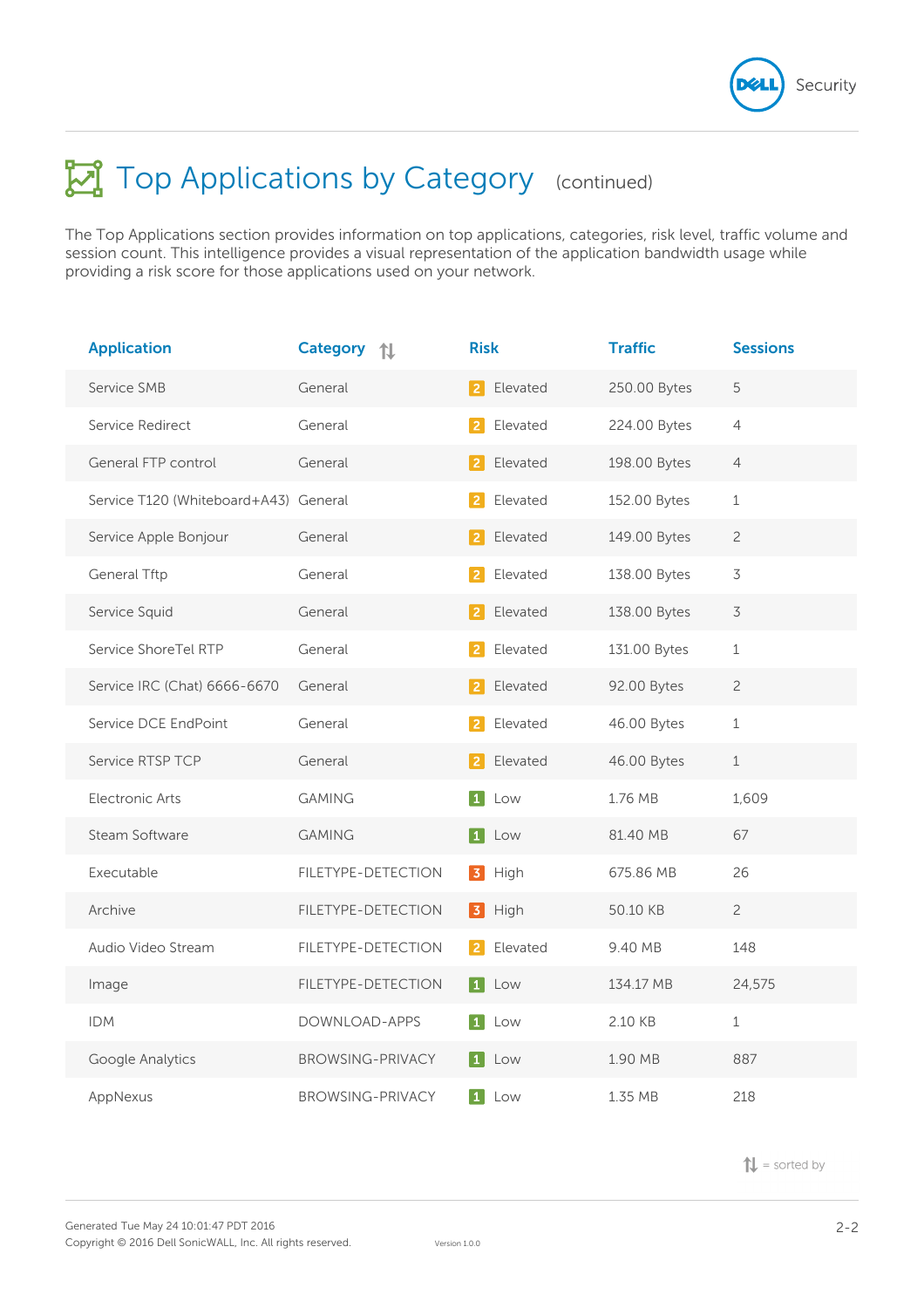

The Top Applications section provides information on top applications, categories, risk level, traffic volume and session count. This intelligence provides a visual representation of the application bandwidth usage while providing a risk score for those applications used on your network.

| <b>Application</b>        | <b>Category</b><br>ᇿ    | <b>Risk</b>              | <b>Traffic</b> | <b>Sessions</b> |
|---------------------------|-------------------------|--------------------------|----------------|-----------------|
| Media Innovation Group    | <b>BROWSING-PRIVACY</b> | 1 Low                    | 488.91 KB      | 177             |
| Serving-Sys               | <b>BROWSING-PRIVACY</b> | 1 Low                    | 445.42 KB      | 176             |
| <b>Chart Beat</b>         | <b>BROWSING-PRIVACY</b> | 1 Low                    | 434.74 KB      | 41              |
| Betr Ad                   | <b>BROWSING-PRIVACY</b> | $\vert 1 \vert$<br>Low   | 196.33 KB      | 164             |
| MediaMath                 | <b>BROWSING-PRIVACY</b> | $\vert 1 \vert$ Low      | 178.82 KB      | 80              |
| Quantcast                 | <b>BROWSING-PRIVACY</b> | 1 Low                    | 103.93 KB      | 83              |
| Double Verify             | <b>BROWSING-PRIVACY</b> | $1$ Low                  | 54.83 KB       | 10              |
| DoubleClick               | <b>BROWSING-PRIVACY</b> | 1 <br>Low                | 26.80 KB       | 11              |
| <b>AOL Advertising</b>    | <b>BROWSING-PRIVACY</b> | 1 Low                    | 23.46 KB       | $\overline{c}$  |
| eXelate Media             | <b>BROWSING-PRIVACY</b> | 1 Low                    | 7.79 KB        | $\overline{3}$  |
| Dropbox                   | <b>BACKUP-APPS</b>      | 2 Elevated               | 6.37 MB        | 327             |
| Box                       | <b>BACKUP-APPS</b>      | Elevated<br><u>  2  </u> | 1.48 MB        | 253             |
| Evernote                  | <b>BACKUP-APPS</b>      | $\vert$ 1<br>Low         | 287.34 KB      | 55              |
| Syncplicity               | <b>BACKUP-APPS</b>      | 1 Low                    | 5.60 MB        | 796             |
| Apple Updates             | APP-UPDATE              | 1 Low                    | 1.87 MB        | 6               |
| Microsoft Windows Updates | APP-UPDATE              | $\vert 1 \vert$<br>Low   | 2.63 MB        | 16              |
| Google Picasa             | APP-UPDATE              | $\vert$ 1 $\vert$<br>Low | 112.01 KB      | 56              |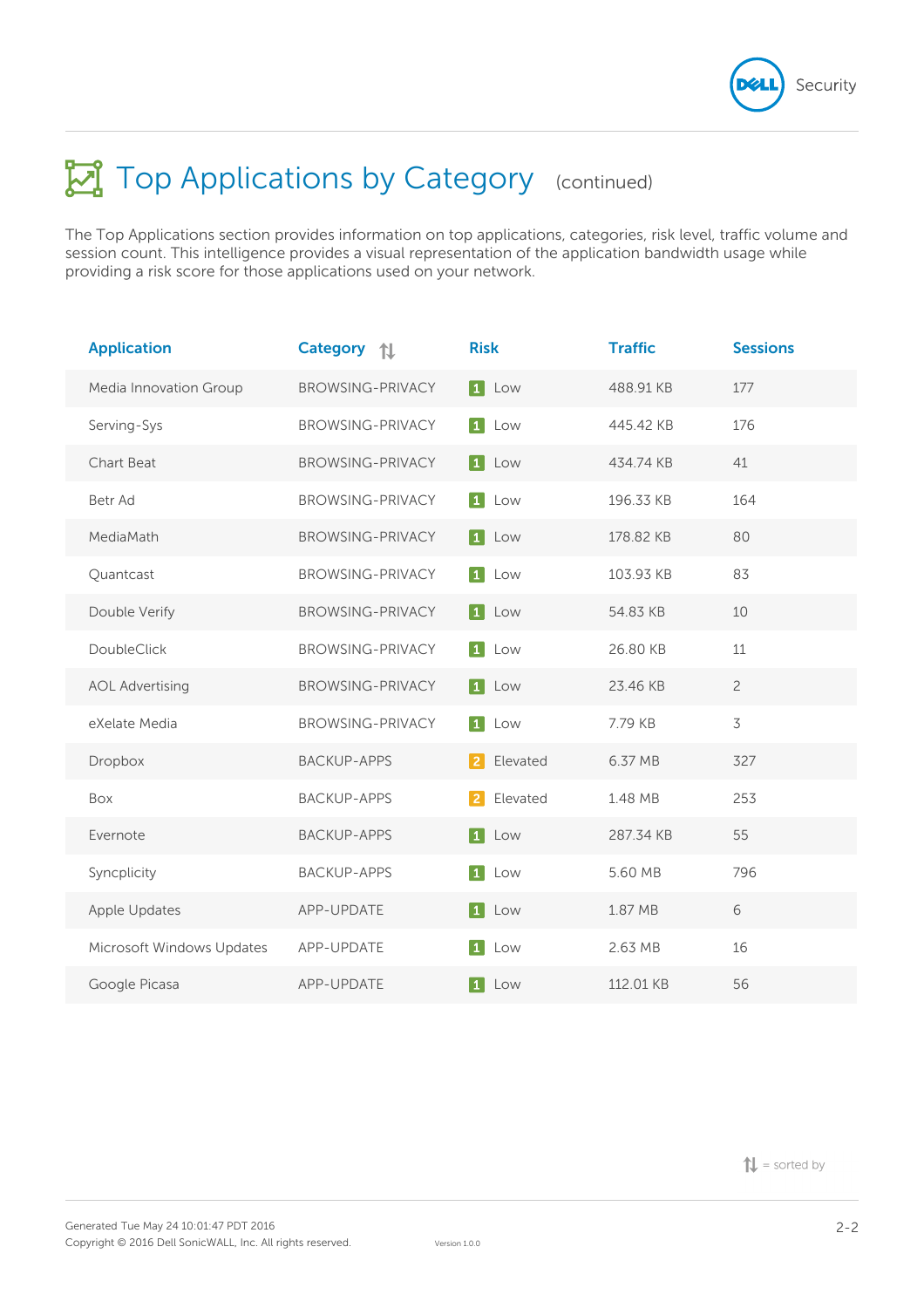

# **不** Top Applications by Risk Level

Vulnerabilities that affect applications are often exploited by hackers to infiltrate private networks. Dell SonicWALL firewalls identify, log and rank traffic flowing through your network to protect against such attacks.

The applications listed below represent the most vulnerable applications seen on your network.

| <b>Application</b>          | Risk 1                     | <b>Traffic</b> | <b>Sessions</b> |
|-----------------------------|----------------------------|----------------|-----------------|
| Executable                  | 3 High                     | 675.86 MB      | 26              |
| Encrypted Key Exchange      | High<br>$\vert 3 \vert$    | 41.76 MB       | 37,507          |
| Archive                     | 3 High                     | 50.10 KB       | $\overline{c}$  |
| General HTTPS MGMT          | Elevated                   | 2.44 GB        | 403,146         |
| Microsoft Internet Explorer | Elevated                   | 354.67 MB      | 32,624          |
| HTTP User-Agent             | Elevated                   | 80.21 MB       | 13,343          |
| <b>General UDP</b>          | Elevated<br>$\overline{2}$ | 61.79 MB       | 954,397         |
| <b>General HTTP</b>         | Elevated                   | 57.36 MB       | 123,850         |
| <b>General TCP</b>          | Elevated                   | 47.73 MB       | 653,197         |
| General HTTPS               | Elevated                   | 29.19 MB       | 122,806         |
| General HTTP MGMT           | Elevated                   | 24.91 MB       | 1,669           |
| Service RPC Services (IANA) | Elevated                   | 21.51 MB       | 322,482         |
| Audio Video Stream          | Elevated<br>$\overline{2}$ | 9.40 MB        | 148             |
| Dropbox                     | Elevated                   | 6.37 MB        | 327             |
| <b>General Multicast</b>    | Elevated                   | 2.52 MB        | 34,044          |
| Service RPC Services        | Elevated                   | 1.69 MB        | 26,521          |
| Box                         | Elevated                   | 1.48 MB        | 253             |
| Service Echo                | Elevated                   | 1.29 MB        | 1,890           |
| Twitter                     | Elevated                   | 1.20 MB        | 172             |
| General LDAP                | Elevated                   | 1.08 MB        | 661             |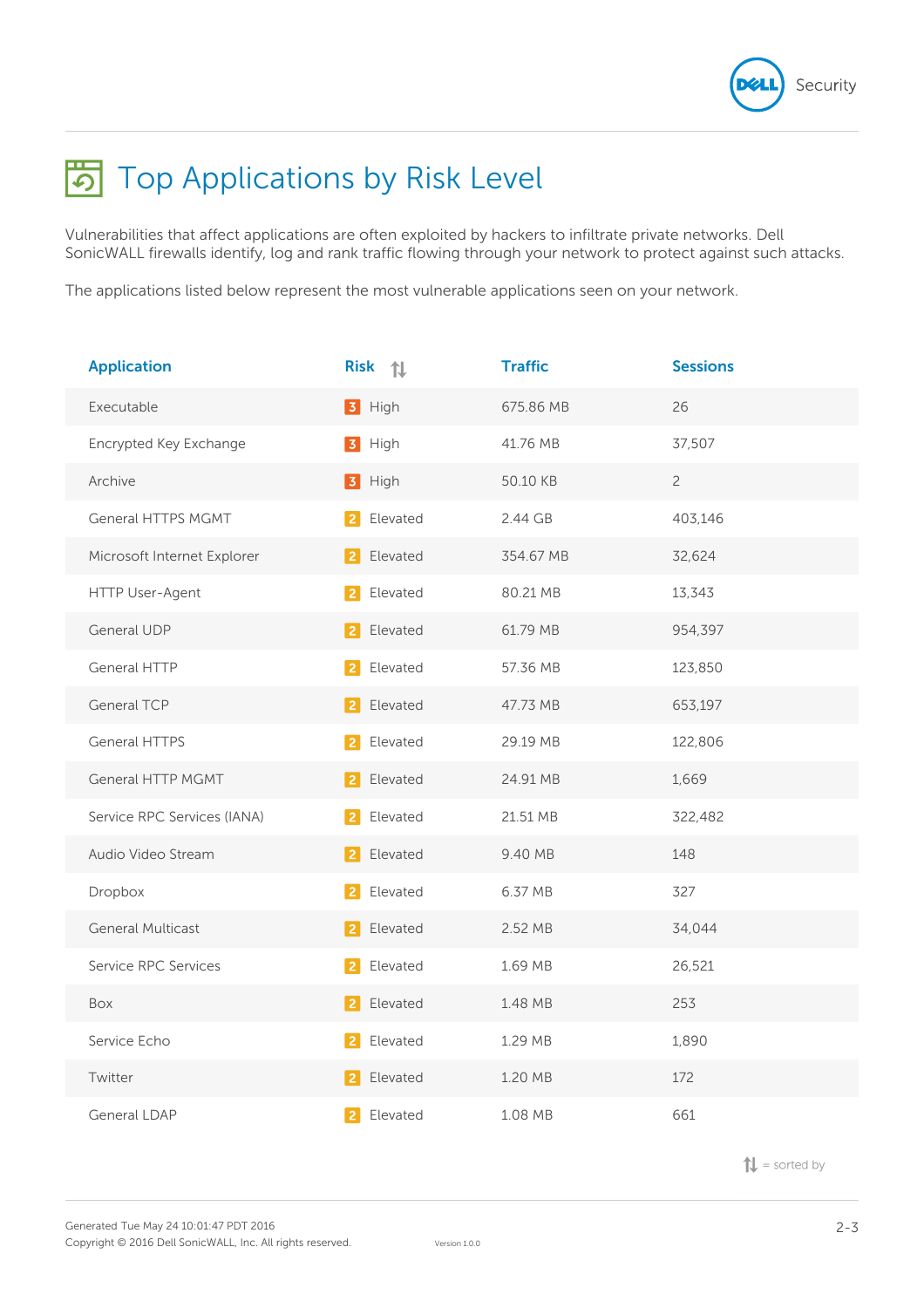

# Top Applications by Bandwidth

Excessive demand, often the result of large downloads or streaming video, can place an unacceptable strain on your network infrastructure.

These applications represent the biggest consumers of bandwidth on your network.

| <b>Application</b>          | <b>Risk</b>                | <b>Traffic</b> 1 | <b>Sessions</b> |
|-----------------------------|----------------------------|------------------|-----------------|
| <b>General HTTPS MGMT</b>   | 2 Elevated                 | 2.44 GB          | 403,146         |
| Executable                  | 3 High                     | 675.86 MB        | 26              |
| Microsoft Internet Explorer | Elevated<br><u> 2  </u>    | 354.67 MB        | 32,624          |
| Shockwave Flash (SWF)       | $\vert$ 1<br>Low           | 266.47 MB        | 2,804           |
| SSL                         | 1 Low                      | 203.85 MB        | 16,279          |
| Amazon CloudFront           | $\vert 1 \vert$<br>Low     | 163.56 MB        | 411             |
| Image                       | 1 Low                      | 134.17 MB        | 24,575          |
| Steam Software              | $\vert 1 \vert$<br>Low     | 81.40 MB         | 67              |
| HTTP User-Agent             | Elevated<br><u> 2  </u>    | 80.21 MB         | 13,343          |
| <b>ICMP</b>                 | $\boxed{1}$<br>Low         | 68.51 MB         | 24,419          |
| <b>BitTorrent Protocol</b>  | 1 Low                      | 65.38 MB         | 132,483         |
| General UDP                 | Elevated<br> 2             | 61.79 MB         | 954,397         |
| <b>General HTTP</b>         | Elevated<br><u> 2  </u>    | 57.36 MB         | 123,850         |
| <b>HTTP Protocol</b>        | 1 <br>Low                  | 49.86 MB         | 2,613           |
| <b>General TCP</b>          | $\overline{2}$<br>Elevated | 47.73 MB         | 653,197         |

# **Next Steps**

If you find applications that are non-productive and use most of the bandwidth on your network, it's possible to create policies using Application Control in your Dell SonicWALL firewall to either bandwidth limit or block access to those applications.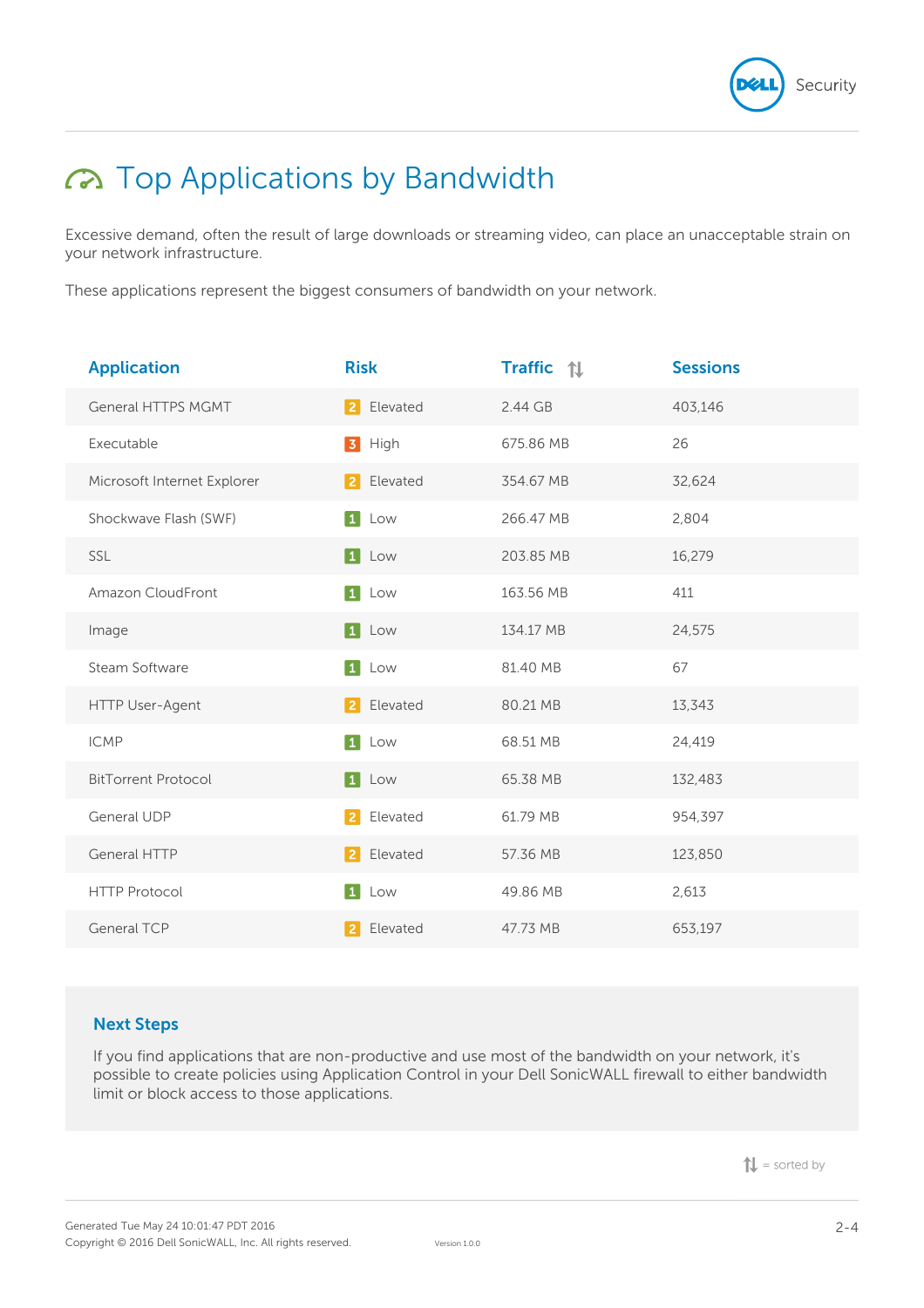

# Top Applications by Bandwidth (continued)

Excessive demand, often the result of large downloads or streaming video, can place an unacceptable strain on your network infrastructure.

These applications represent the biggest consumers of bandwidth on your network.

| <b>Application</b>          | <b>Risk</b>   | <b>Traffic</b> 1 | <b>Sessions</b> |
|-----------------------------|---------------|------------------|-----------------|
| Google                      | Low<br>  1    | 33.33 MB         | 2,009           |
| <b>General HTTPS</b>        | Elevated<br>2 | 29.19 MB         | 122,806         |
| <b>General HTTP MGMT</b>    | Elevated      | 24.91 MB         | 1,669           |
| Service RPC Services (IANA) | Elevated      | 21.51 MB         | 322,482         |

### **Next Steps**

If you find applications that are non-productive and use most of the bandwidth on your network, it's possible to create policies using Application Control in your Dell SonicWALL firewall to either bandwidth limit or block access to those applications.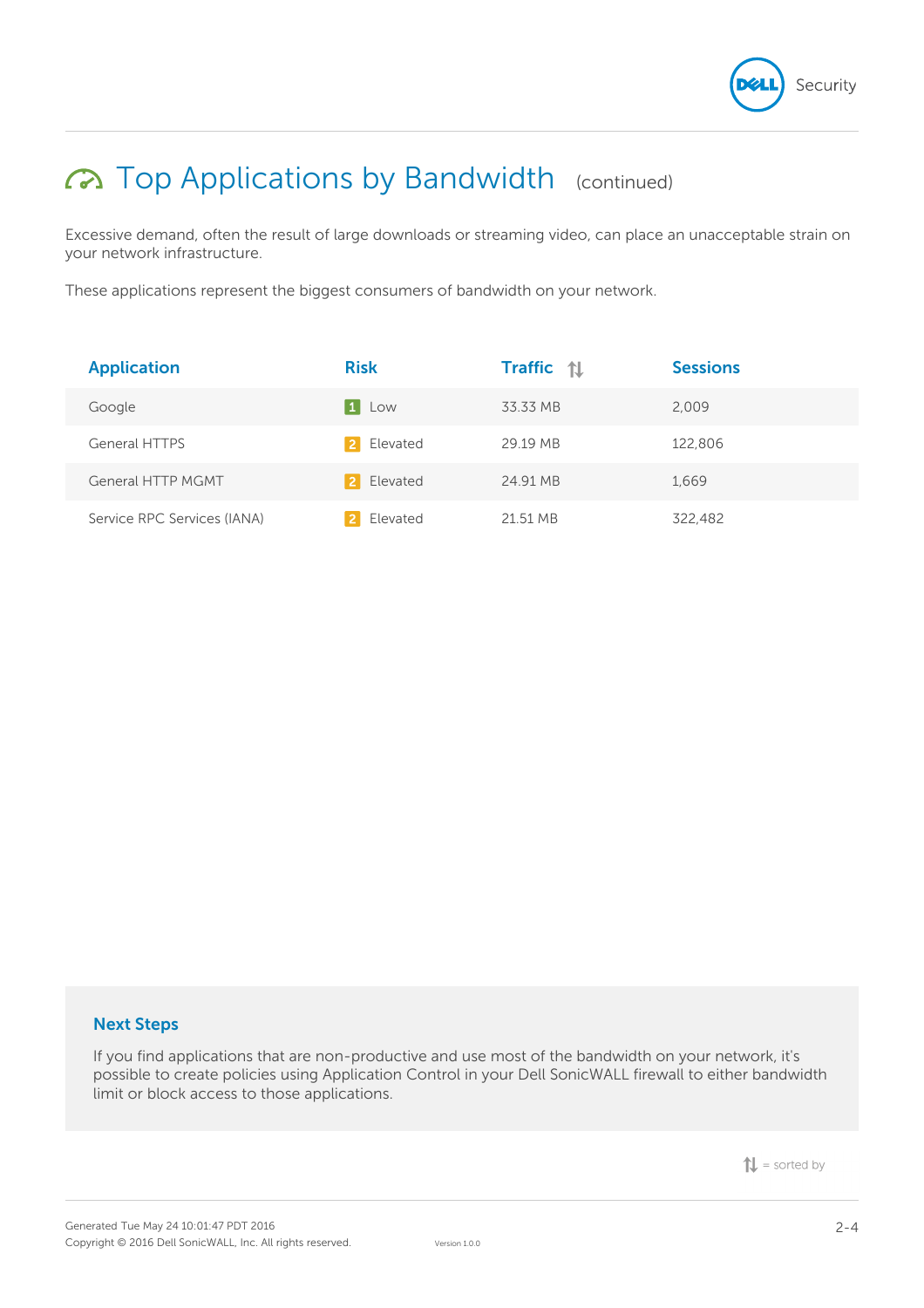

# **国** Top Exploitation Attempts

The Top Exploitation Attempts section provides details on the top exploits blocked by your Dell SonicWALL next-generation firewall. The report includes information on the event type, name, and total number of attempts blocked per signature. To learn more about other potential exploits being blocked by your firewall visit the Dell Security SonicAlerts page.

|   | <b>Event Type</b> | <b>Name</b>                                | <b>Blocked</b> 1 |
|---|-------------------|--------------------------------------------|------------------|
| Q | <b>IDP</b>        | Destination Unreachable (Port Unreachable) | 24420            |
|   | IDP               | Time-To-Live Exceeded in Transit           | 624              |
| @ | IDP               | SSLv2.0 Client Hello 2                     | 121              |
|   | <b>IDP</b>        | Suspicious XML File -101                   | 41               |
|   | <b>IDP</b>        | Obfuscated JavaScript Code 13              | $\overline{2}$   |

### **Next Steps**

Using the information from the Top Exploitation Attempts you can determine whether any system on your network may be open to these types of malware attacks or vulnerabilities. This typically results from a specific exploit in unpatched software or from a vulnerable version of software used on an endpoint.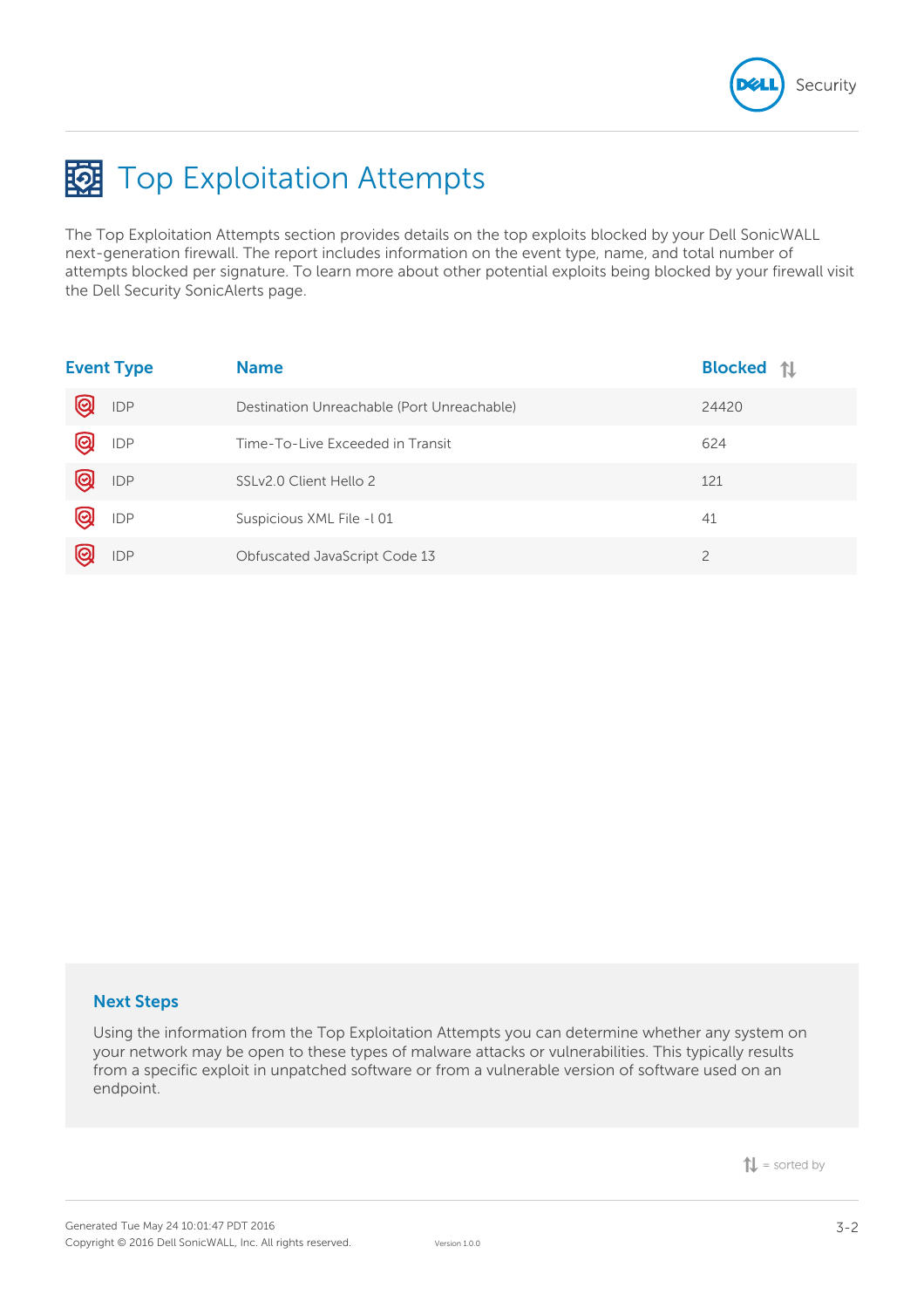

# **S** Top URL Categories

The Top URL Categories section provides a percentage breakdown of the HTTP/HTTPS URL traffic bandwidth based on Dell SonicWALL Content Filtering Service categories.

| <b>URL Category</b>             | Traffic (%) 1  | <b>Session/Count</b> |
|---------------------------------|----------------|----------------------|
| <b>Business and Economy</b>     | 26             | 1278                 |
| Information Technology/Computer | 23             | 1146                 |
| Search Engines and Portals      | 11             | 566                  |
| Not Rated                       | $\mathcal{G}$  | 426                  |
| Advertisement                   | $\,8\,$        | 405                  |
| News and Media                  | 5              | 224                  |
| Freeware/Software Downloads     | $\overline{4}$ | 208                  |
| Reference                       | $\overline{3}$ | 161                  |
| Sports/Recreation               | $\overline{3}$ | 156                  |
| Arts/Entertainment              | $\mathbf 1$    | 64                   |
| Multimedia                      | $\mathbf 1$    | 63                   |
| Web Communications              | $<1$           | 48                   |
| Social Networking               | <1             | 47                   |
| Web Hosting                     | $<1$           | 33                   |
| Education                       | <1             | 31                   |
| Kid Friendly                    | $<1$           | 30                   |
| Games                           | $<\!\!1$       | $17\,$               |
| Chat/Instant Messaging (IM)     | $<1$           | 15                   |
| Shopping                        | $<$ 1          | 10                   |
| E-Mail                          | <1             | 6                    |
| Personals and Dating            | ${<}1$         | $\overline{c}$       |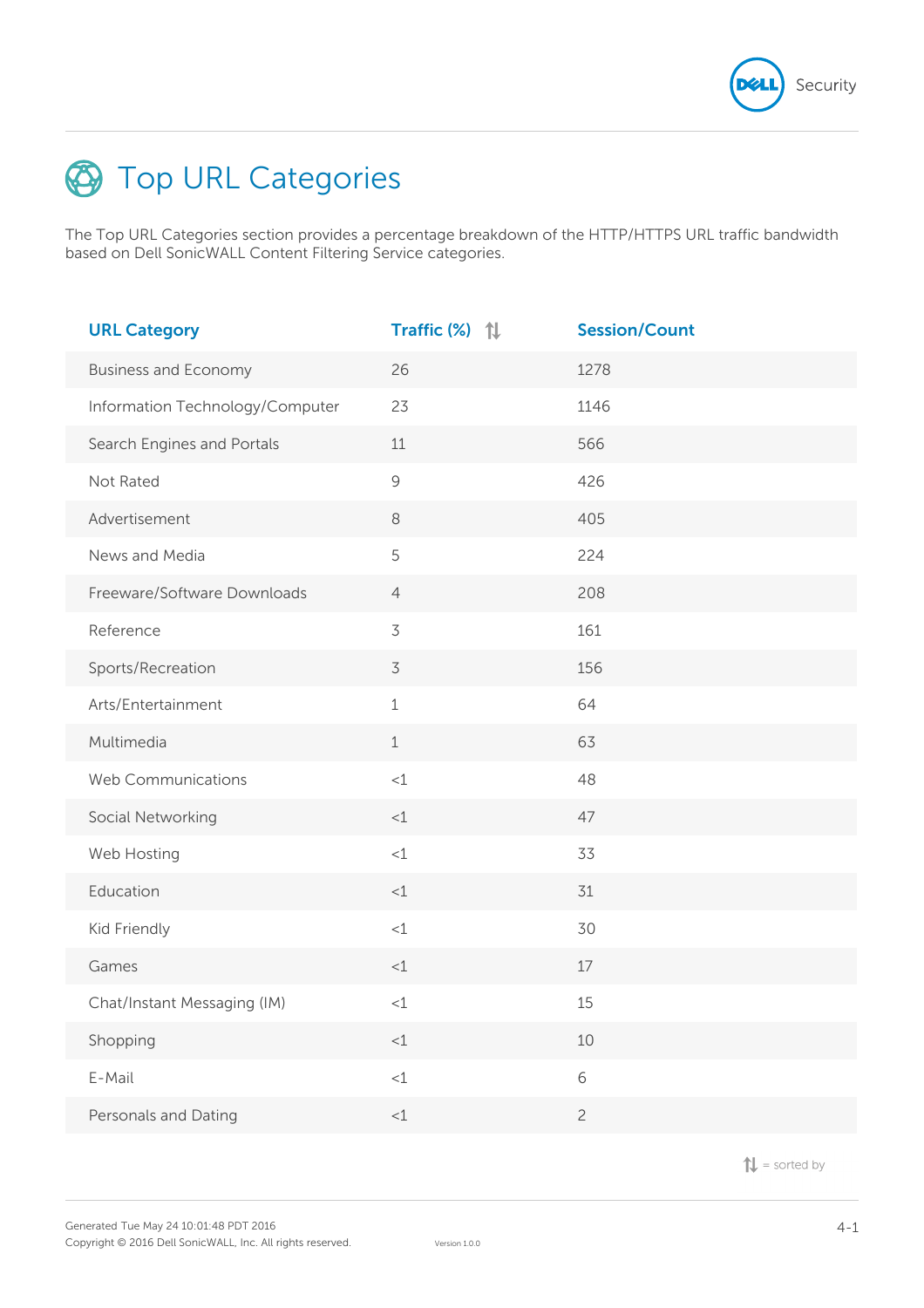

# Top URL Categories (continued)

The Top URL Categories section provides a percentage breakdown of the HTTP/HTTPS URL traffic bandwidth based on Dell SonicWALL Content Filtering Service categories.

| <b>URL Category</b>             | Traffic (%) | <b>Session/Count</b> |
|---------------------------------|-------------|----------------------|
| Political/Advocacy Groups       | $<$ 1       | $\mathbf 1$          |
| Health                          | $<$ 1       | 1                    |
| Malware                         | $<$ 1       | 1                    |
| Real Estate                     | $<$ 1       | $\mathbf{1}$         |
| Hacking/Proxy Avoidance Systems | $<$ 1       | 1                    |
| Pornography                     | $<$ 1       | $\overline{ }$       |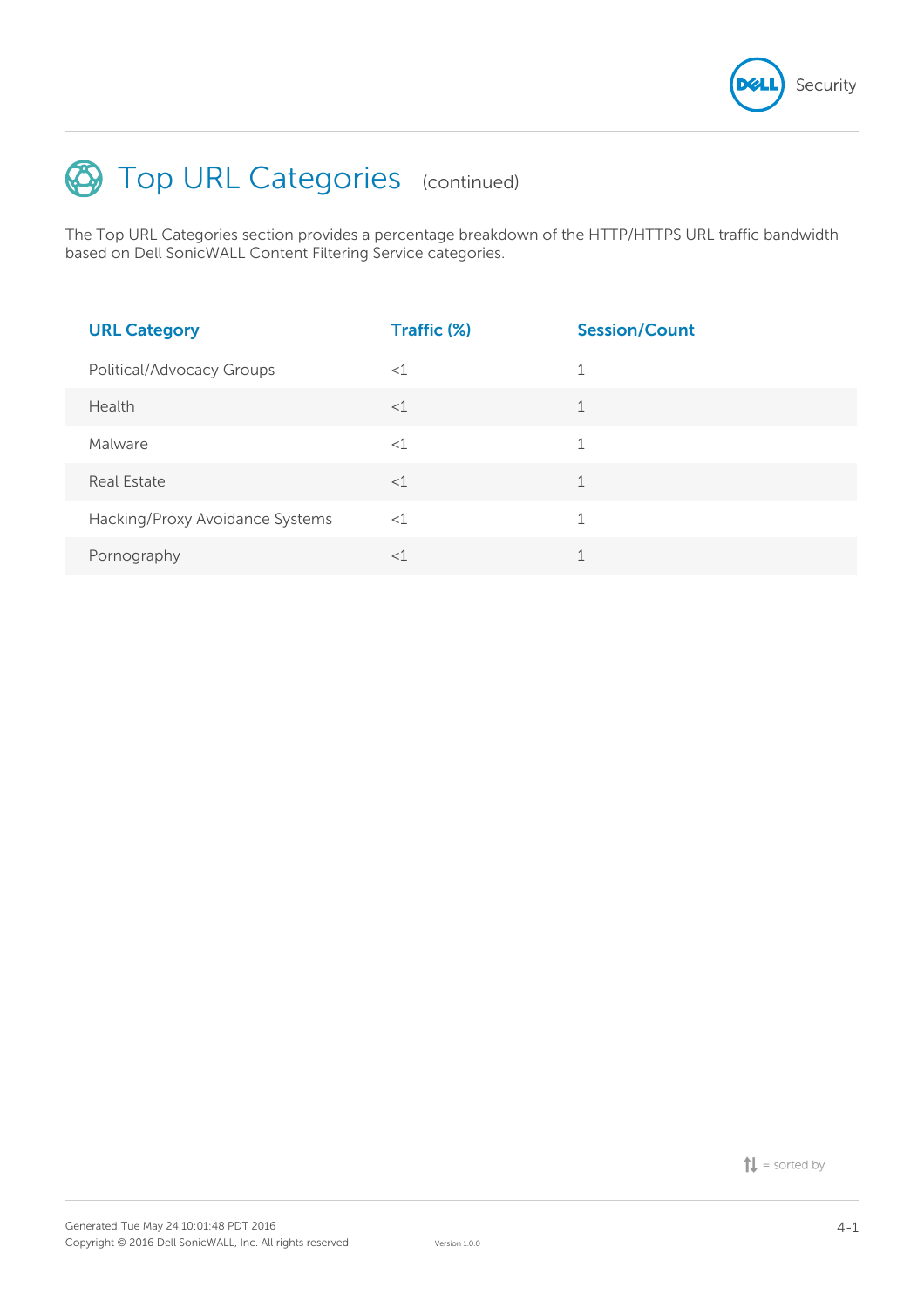

# **E** Top Application Categories by Bandwidth

The Top Application Categories by Bandwidth section provides a percentage breakdown of the top application traffic bandwidth based on the Dell SonicWALL Application Control categories.

| <b>Application Category</b> | Traffic $(\%)$ $\uparrow\downarrow$ | <b>Session/Count</b> |
|-----------------------------|-------------------------------------|----------------------|
| None                        | 57                                  | 2709896              |
| <b>Browser</b>              | 23                                  | 33777                |
| Application                 | 15                                  | 180977               |
| Network Infrastructure      | 5                                   | 42040                |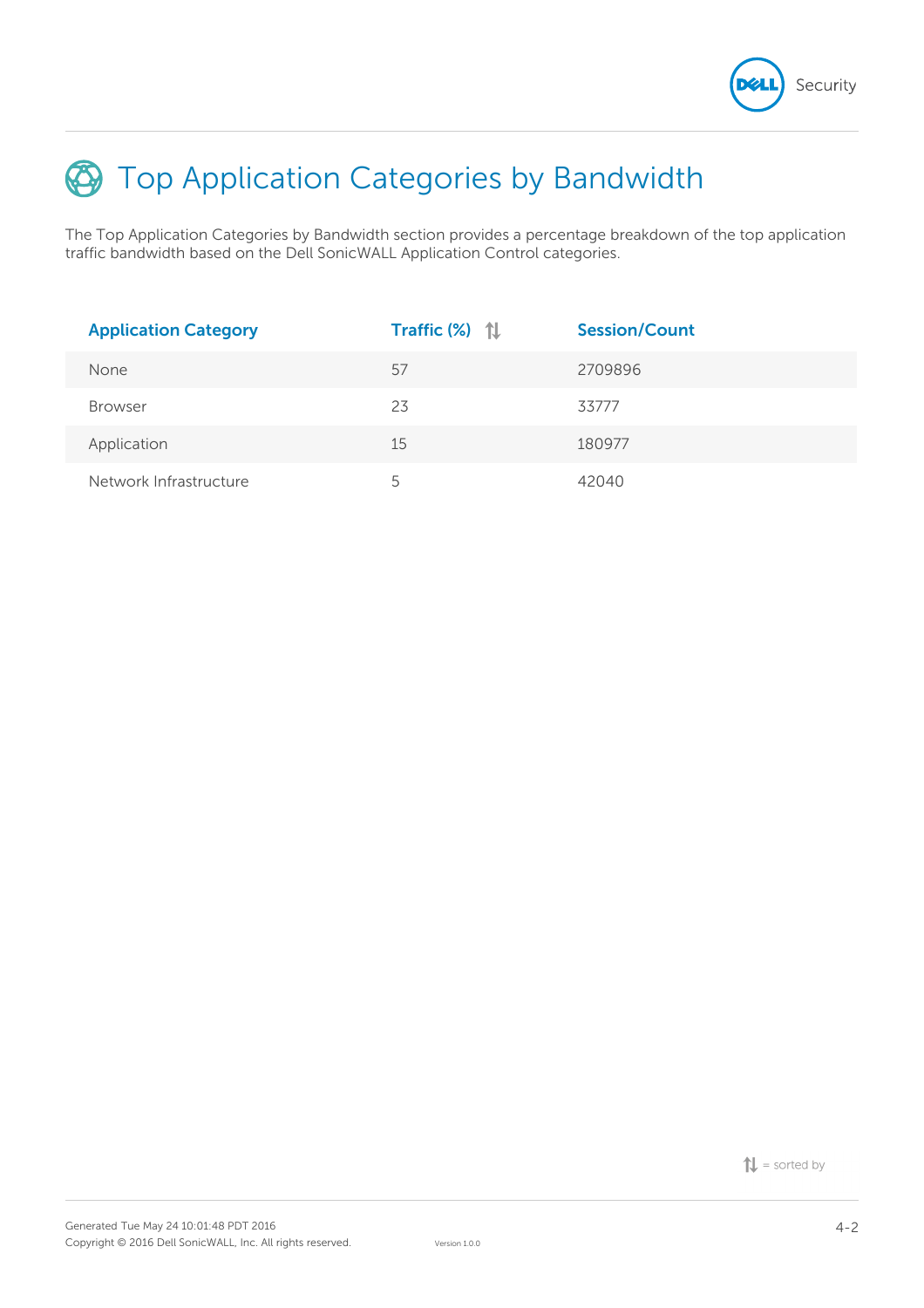

# **S** Top Countries by Traffic

The Top Countries by Traffic section provides an overview of the traffic that is either destined to a device behind your firewall or to a specific country. This data can be used to determine if traffic is going to a particular location and whether additional GeoIP or Botnet policies should be put in place to block those attempts.

The top 10 countries by source detected during the audit period are presented below:



| <b>Country</b>     | <b>Traffic</b> | <b>Sessions</b><br>11 | <b>Blocked</b> |
|--------------------|----------------|-----------------------|----------------|
| United States      | 4.92 GB        | 722788                | 0              |
| Germany            | 66.77 MB       | 314972                | 0              |
| Russian Federation | 13.73 MB       | 267626                | 267626         |
| Brazil             | 270.24 MB      | 68676                 | 0              |
| Ukraine            | 3.11 MB        | 60328                 | 60328          |
| France             | 91.61 MB       | 40033                 |                |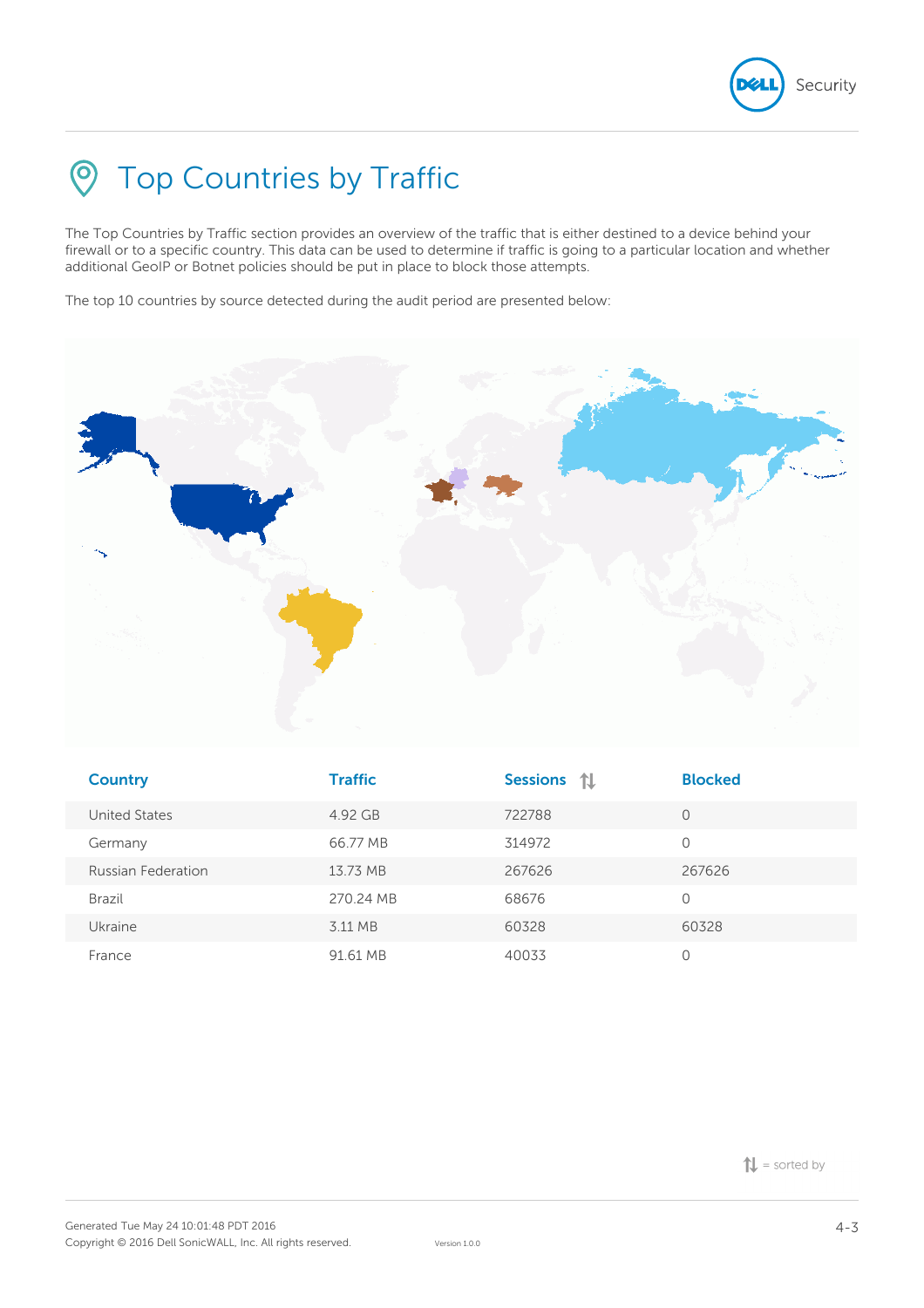

# **品** Top Session Usage by IP

The Top Session Usage by IP section provides a list of the top IP addresses and total session counts from devices behind your firewall. This information provides insight into the largest consumers of traffic going out through your firewall.

| IP              | <b>Traffic</b> | Session 1                          |                                                           |
|-----------------|----------------|------------------------------------|-----------------------------------------------------------|
| 255.255.255.255 | 9.82 GB        | 5,865,292                          | <b>Next Steps</b>                                         |
| 173.240.215.30  | 2.58 GB        | 1,682,405                          | Your Dell SonicWALL                                       |
| Remaining IPs   | 3.00 GB        | 1,135,288                          | firewall supports Single<br>Sign-on (SSO) integration     |
| 192.168.150.64  | 170.89 MB      | 396,875                            | with LDAP/Active Directory<br>(AD) which allows you to    |
| 192.168.150.168 | 133.55 MB      | 350,953                            | leverage AD groups to<br>create policies for              |
| 192.168.150.62  | 434.84 MB      | 260,300                            | application control and URL<br>filtering based on users.  |
| 192.168.150.63  | 908.04 MB      | 175,632                            | Reporting tools available on<br>your firewall and through |
| 103.19.168.10   | 165.78 MB      | 33,330                             | GMS/Analyzer can link the<br>user to application and URL  |
| 118.200.192.189 | 150.00 MB      | 32,291                             | based reports.                                            |
| 65.123.159.194  | 164.85 MB      | 31,086                             |                                                           |
| 192.168.150.56  | 193.62 MB      | 28,654                             |                                                           |
| 192.168.150.167 | 102.94 MB      | 26,305                             |                                                           |
| 164.177.29.33   | 72.70 MB       | 19,658                             |                                                           |
| 46.4.82.37      | 1.53 MB        | 16,579                             |                                                           |
| 176.9.74.238    | 1.53 MB        | 16,574                             |                                                           |
| 176.9.60.144    | 1.53 MB        | 16,572                             |                                                           |
| 176.9.139.141   | 1.53 MB        | 16,569                             |                                                           |
| 176.9.42.48     | 1.53 MB        | 16,568                             |                                                           |
| 78.47.242.106   | 1.53 MB        | 16,567                             |                                                           |
| 176.9.139.66    | 1.53 MB        | 16,565<br>$\mathbf{L}$ = sorted by |                                                           |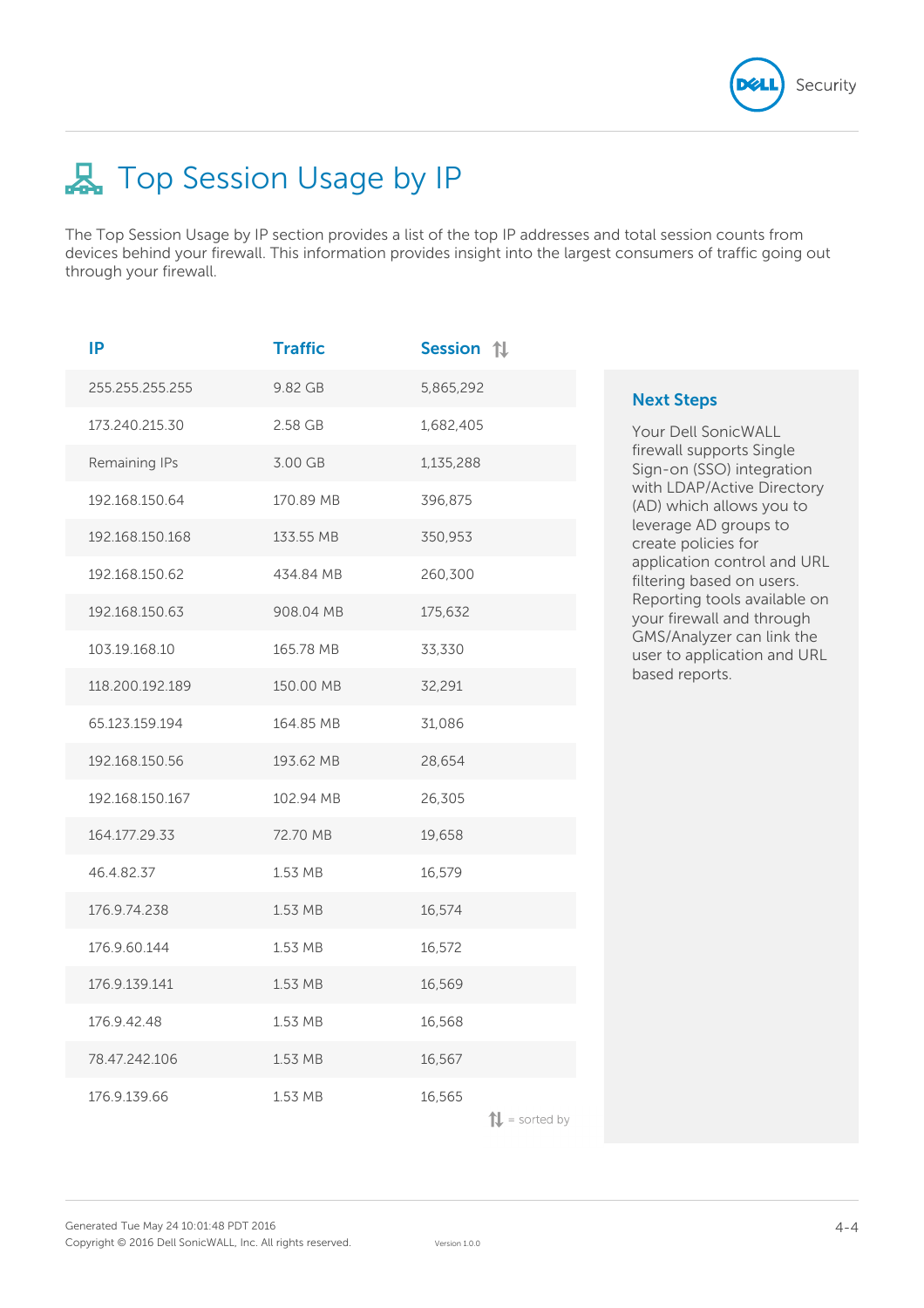

user to application and URL

based reports.

# **具 Top Session Usage by IP** (continued)

The Top Session Usage by IP section provides a list of the top IP addresses and total session counts from devices behind your firewall. This information provides insight into the largest consumers of traffic going out through your firewall.

| ΙP            | <b>Traffic</b> | Session 1 |                                                                                                                                                                                                                                                              |
|---------------|----------------|-----------|--------------------------------------------------------------------------------------------------------------------------------------------------------------------------------------------------------------------------------------------------------------|
| 106.51.249.78 | 28.99 MB       | 12.987    | <b>Next Steps</b>                                                                                                                                                                                                                                            |
| 176.9.70.242  | 1.29 MB        | 12,886    | <b>Your Dell SonicWALL</b>                                                                                                                                                                                                                                   |
| 144.76.41.176 | 2.42 MB        | 12.848    | firewall supports Single<br>Sign-on (SSO) integration                                                                                                                                                                                                        |
| 193.120.18.38 | 59.75 MB       | 10,288    | with LDAP/Active Directory<br>(AD) which allows you to<br>leverage AD groups to<br>create policies for<br>application control and URL<br>filtering based on users.<br>Reporting tools available on<br>your firewall and through<br>GMS/Analyzer can link the |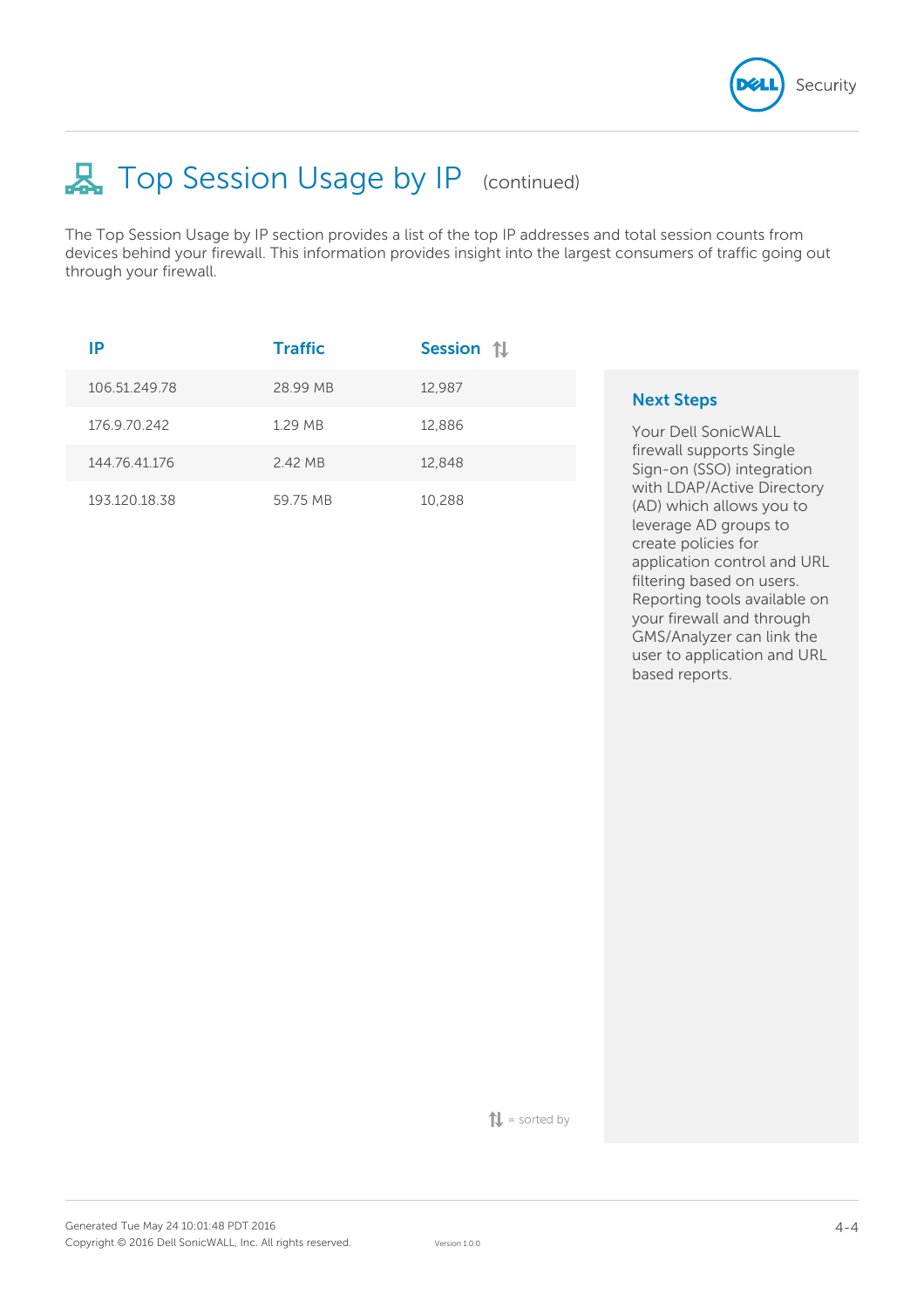

# **品** Top Traffic Usage by IP

The Top Traffic Usage by IP section provides a list of the top IP addresses and the total traffic counts from devices behind your firewall. This information provides insight into the largest consumers of traffic by volume going through your firewall.

| IP              | <b>Traffic</b> 1 | <b>Session</b>                     |                        |
|-----------------|------------------|------------------------------------|------------------------|
| 255.255.255.255 | 9.82 GB          | 5,865,292                          | Ne                     |
| Remaining IPs   | 3.00 GB          | 1,135,288                          | Yo                     |
| 173.240.215.30  | 2.58 GB          | 1,682,405                          | fire<br>Sic            |
| 192.168.150.63  | 908.04 MB        | 175,632                            | wit<br>(AI             |
| 192.168.150.62  | 434.84 MB        | 260,300                            | lev<br>Cr <sub>6</sub> |
| 192.168.150.61  | 298.08 MB        | 2,338                              | ap<br>filt             |
| 192.168.150.56  | 193.62 MB        | 28,654                             | Re<br>yo               |
| 192.168.150.64  | 170.89 MB        | 396,875                            | GN<br>US <sub>I</sub>  |
| 103.19.168.10   | 165.78 MB        | 33,330                             | ba                     |
| 65.123.159.194  | 164.85 MB        | 31,086                             |                        |
| 118.200.192.189 | 150.00 MB        | 32,291                             |                        |
| 192.168.150.168 | 133.55 MB        | 350,953                            |                        |
| 192.168.150.166 | 118.81 MB        | 2,681                              |                        |
| 192.168.150.167 | 102.94 MB        | 26,305                             |                        |
| 164.177.29.33   | 72.70 MB         | 19,658                             |                        |
| 186.176.192.178 | 70.19 MB         | 9,903                              |                        |
| 66.148.156.18   | 63.04 MB         | 8,729                              |                        |
| 193.120.18.38   | 59.75 MB         | 10,288                             |                        |
| 186.176.9.36    | 30.98 MB         | 6,448                              |                        |
| 106.51.249.78   | 28.99 MB         | 12,987<br>$\mathbf{L}$ = sorted by |                        |

# **Next Steps**

ur Dell SonicWALL ewall supports Single gn-on (SSO) integration th LDAP/Active Directory D) which allows you to erage AD groups to eate policies for plication control and URL ering based on users. porting tools available on ur firewall and through MS/Analyzer can link the er to application and URL sed reports.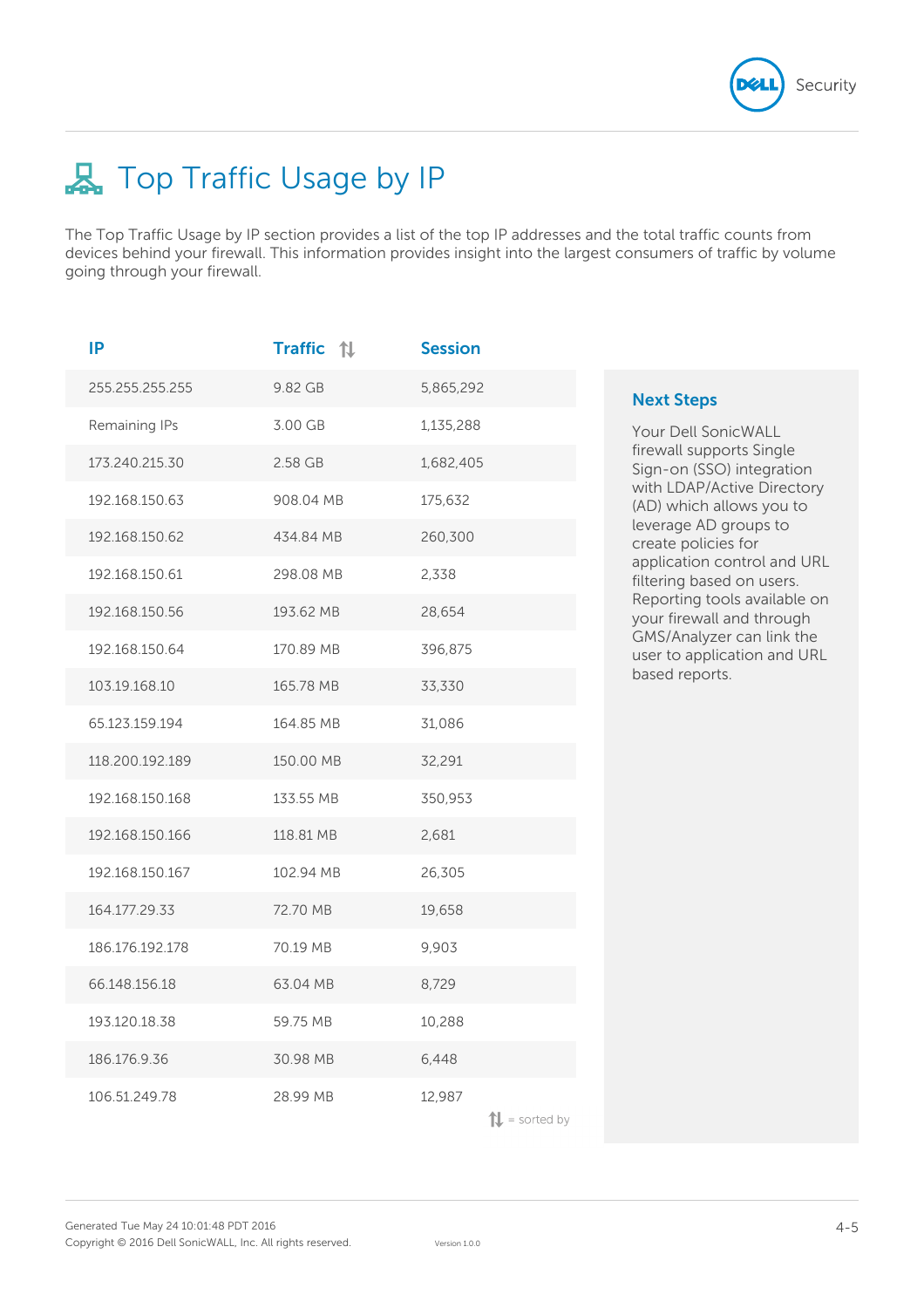

application control and URL filtering based on users. Reporting tools available on your firewall and through GMS/Analyzer can link the user to application and URL

based reports.

# **具 Top Traffic Usage by IP** (continued)

The Top Traffic Usage by IP section provides a list of the top IP addresses and the total traffic counts from devices behind your firewall. This information provides insight into the largest consumers of traffic by volume going through your firewall.

| IP              | <b>Traffic</b> | <b>Session</b> |                                                                                                        |
|-----------------|----------------|----------------|--------------------------------------------------------------------------------------------------------|
| 103.246.160.150 | 26.18 MB       | 6.304          | <b>Next Steps</b>                                                                                      |
| 89.190.195.82   | 25.05 MB       | 6.186          | Your Dell SonicWALL                                                                                    |
| 2.50.8.110      | 18.77 MB       | 2.435          | firewall supports Single<br>Sign-on (SSO) integration                                                  |
| 192.168.150.171 | 11.86 MB       | 4.244          | with LDAP/Active Directory<br>(AD) which allows you to<br>leverage AD groups to<br>create policies for |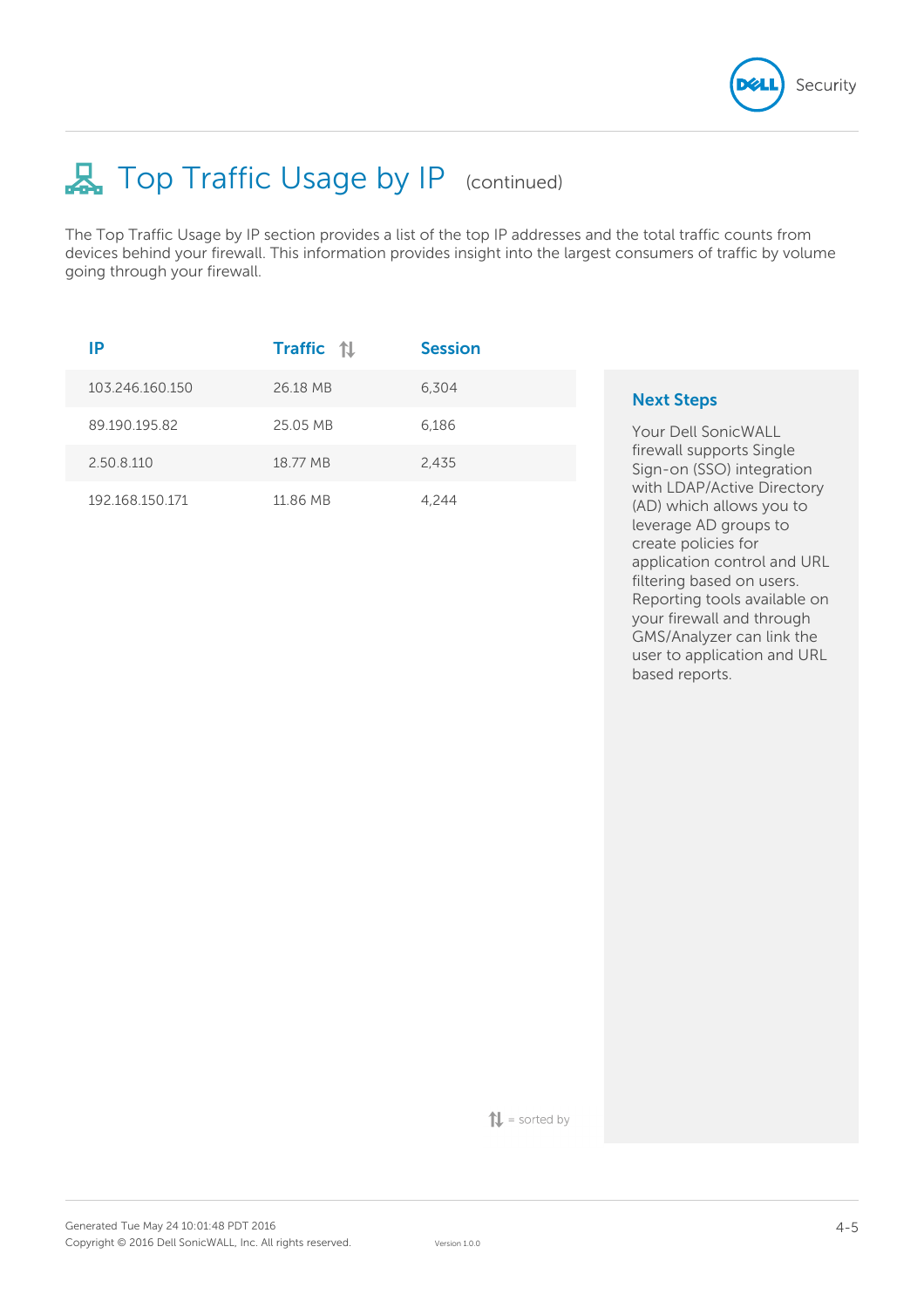

# Top User Sessions

The Top User Sessions section provides a list of the top users by total session and name, which can provide insight into the largest consumers of traffic behind your Dell SonicWALL firewall.

| <b>User</b>          | <b>Traffic</b> | Session 1 |
|----------------------|----------------|-----------|
| All                  | 4.91 GB        | 2,966,696 |
| <b>UNKNOWN</b>       | 2.59 GB        | 1,719,416 |
| whruska              | 170.89 MB      | 396,871   |
| madams               | 133.55 MB      | 350,953   |
| cparedes             | 434.84 MB      | 260,298   |
| kgates               | 908.04 MB      | 175,630   |
| rcarney              | 193.62 MB      | 28,653    |
| gsaunders            | 102.94 MB      | 26,304    |
| dsimmons             | 118.81 MB      | 2,680     |
| Unknown (SSO failed) | 10.49 MB       | 2,602     |
| klinh                | 298.08 MB      | 2,337     |
| rparker              | 6.59 MB        | 952       |

# **Next Steps**

Your Dell SonicWALL firewall supports Single Sign-on (SSO) integration with LDAP/Active Directory (AD) which allows you to leverage AD groups to create policies for application control and URL filtering based on users. Reporting tools available on your firewall and through GMS/Analyzer can link the user to application and URL based reports.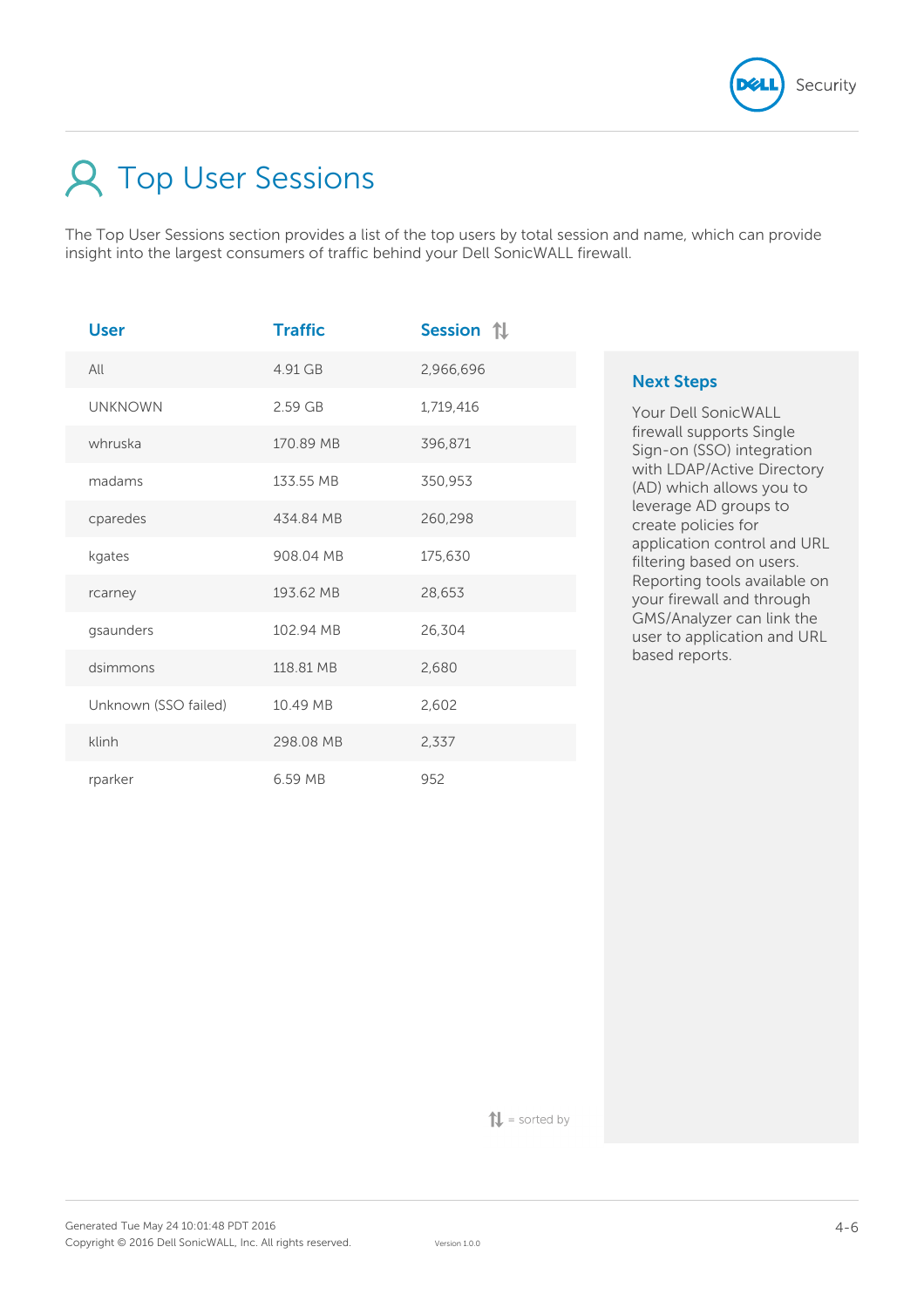

# **A** Top User Traffic

The Top User Traffic sesion provides a list of the top users by total traffic and name, which can provide insight into the largest consumers of traffic behind you Dell SonicWALL firewall.

| <b>User</b>          | <b>Traffic</b> 1 | <b>Session</b> |
|----------------------|------------------|----------------|
| All                  | 4.91 GB          | 2,966,696      |
| <b>UNKNOWN</b>       | 2.59 GB          | 1,719,416      |
| kgates               | 908.04 MB        | 175,630        |
| cparedes             | 434.84 MB        | 260,298        |
| klinh                | 298.08 MB        | 2,337          |
| rcarney              | 193.62 MB        | 28,653         |
| whruska              | 170.89 MB        | 396,871        |
| madams               | 133.55 MB        | 350,953        |
| dsimmons             | 118.81 MB        | 2,680          |
| gsaunders            | 102.94 MB        | 26,304         |
| Unknown (SSO failed) | 10.49 MB         | 2,602          |
| rparker              | 6.59 MB          | 952            |

# **Next Steps**

Your Dell SonicWALL firewall supports Single Sign-on (SSO) integration with LDAP/Active Directory (AD) which allows you to leverage AD groups to create policies for application control and URL filtering based on users. Reporting tools available on your firewall and through GMS/Analyzer can link the user to application and URL based reports.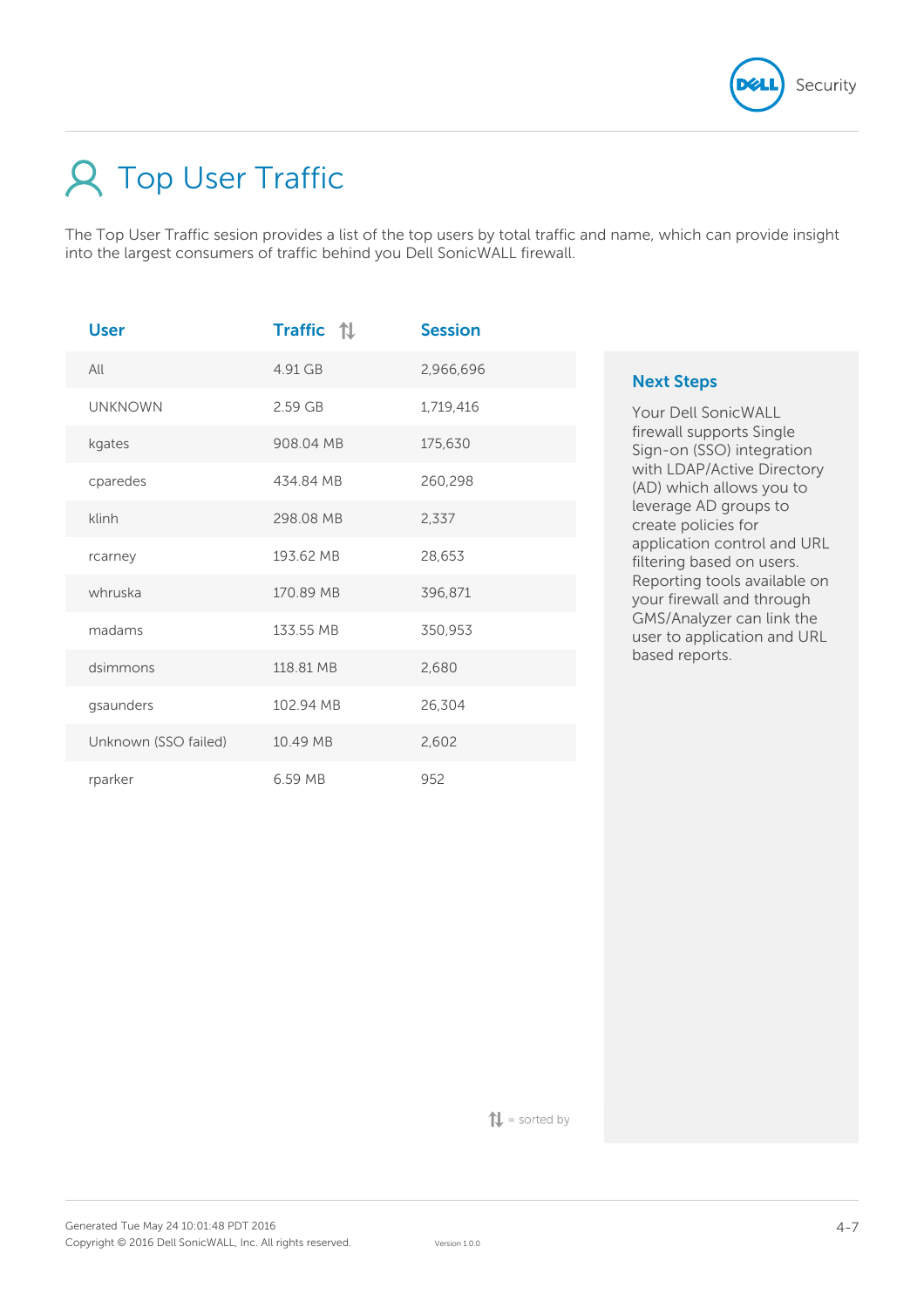

# **A** Report Configuration

In order to provide the full set of reports, you should enable the following options in the management GUI of your Dell SonicWALL next-generation firewall. If these options are not configured, then the final SWARM report will only contain only a subset of all available data.

| Page                          | <b>Status</b> |                                                                      |
|-------------------------------|---------------|----------------------------------------------------------------------|
| Aggregate Reporting           |               | Enabled. Reporting for aggregate data<br>logs enabled.               |
| App Reporting                 |               | Enabled. Reporting for aggregate<br>application data logs enabled.   |
| <b>URL Reporting</b>          |               | Enabled. Reporting for aggregate URL<br>data logs enabled.           |
| <b>URL Category Reporting</b> |               | Enabled. Reporting for URL category<br>data logs enabled.            |
| <b>GAV Reporting</b>          |               | Enabled. Either GAV is licensed or GAV<br>status is enabled.         |
| Spyware Reporting             |               | Enabled. Either Spyware is licensed or<br>Spyware status is enabled. |
| <b>IPS Reporting</b>          |               | Enabled. Either IPS is licensed or IPS<br>status is enabled.         |
| Geo IP Reporting              |               | Enabled. Reporting for aggregate geo<br>IP data logs enabled.        |
| App IP Reporting              |               | Enabled. Reporting for aggregate app<br>IP data logs enabled.        |
| User IP Reporting             |               | Enabled. Reporting for aggregate user<br>IP data logs enabled.       |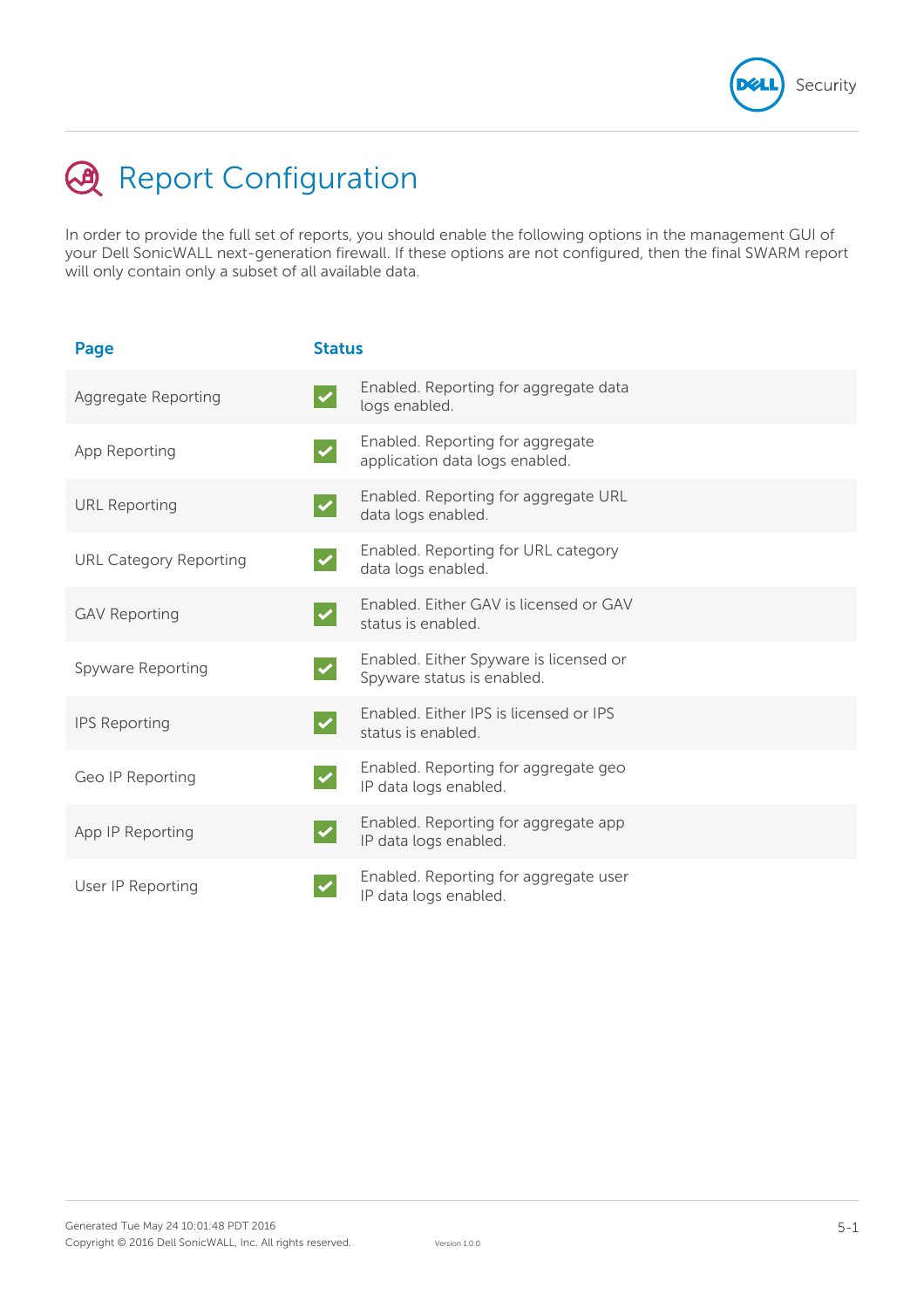

# **(i)** Appendix 1: Risk Definitions

## **Low**

This condition applies when there is no discernible network incident activity and no malicious code activity with a moderate or severe risk rating. Under there conditions, only a routine security posture, designed to defeat normal rating threats, is warranted.

# **Elevated**

This application may not have a legitimate purpose on the network. The application can also be a source of unwanted traffic to the internal network. Some messenger services, such as Meebo, fall into this category.



# **High**

This application may be either resource hungry or may provide a service that circumvents normal network rules. Allowing this application to run may result in users unknowingly downloading malicious files. Some proxy services, such as Ultrasurf, fall into this categroy. It also includes some peer-to-peer applications, such as BitComet.



# **Severe**

This application is resource hungry and consumes a large amount of network bandwidth. The application is also a well known facilitator of malicious activity, and is often used to infect enpoints. Some peer-to-peer services, such as eMule, fall into this category.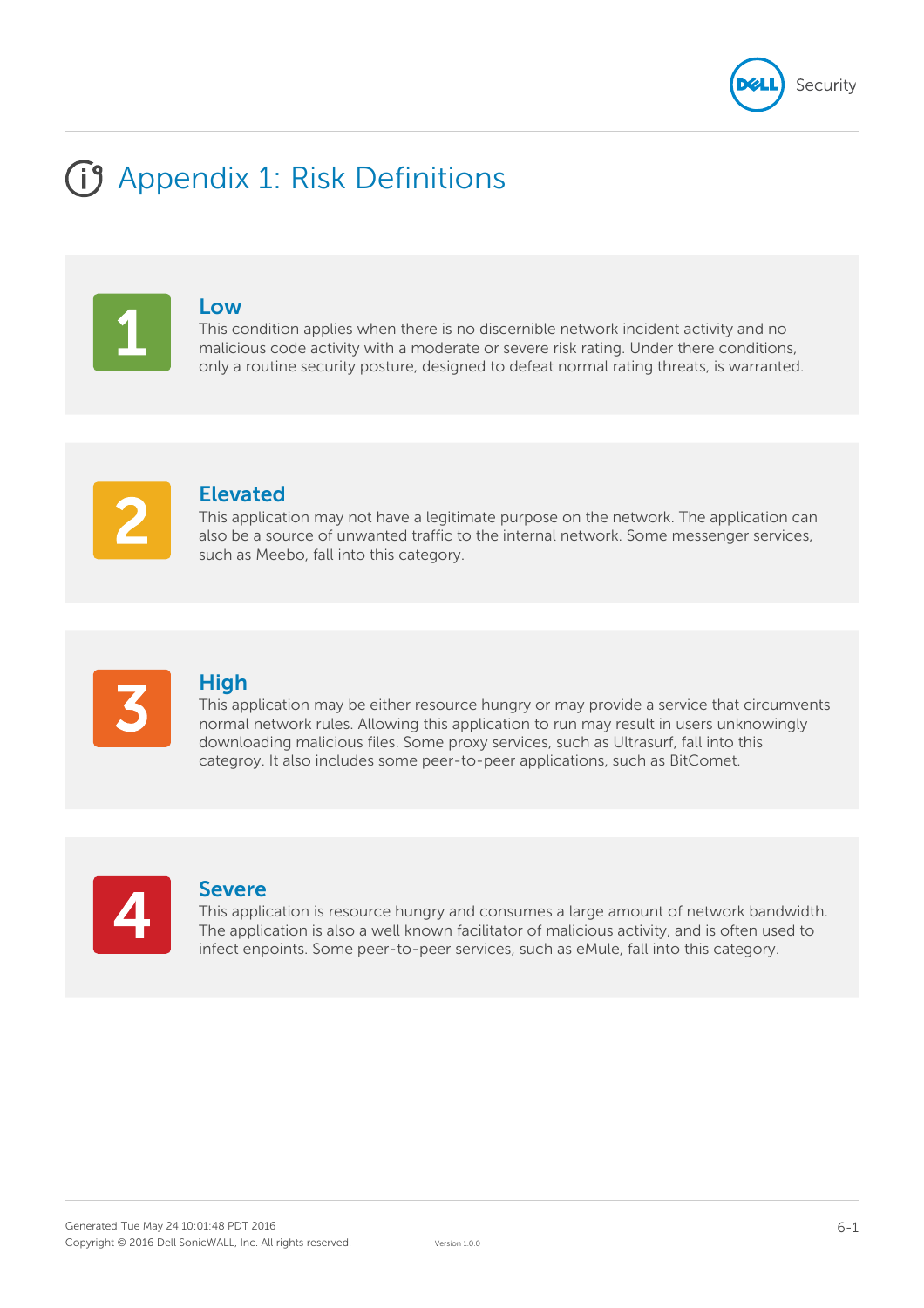

# G Appendix 2: Vulnerability Descriptions

### **Suspicious XML File -l 01**

This signature detects a XML file which indicates allow access from all domains.

# **SSLv2.0 Client Hello 2**

SSL 2.0 was deprecated in 2011 by RFC 6176.

### **Destination Unreachable (Port Unreachable)**

Internet Control Message Protocol (ICMP) is part of the Internet Protocol Suite. ICMP messages are typically generated in response to errors in IP datagrams or for diagnostic or routing purposes.

ICMP traffic may be used to map a network, or help fingerprint an OS. The information used from these methods may be used for illegitimate purposes.

### **Obfuscated JavaScript Code 13**

This signature indicates obfuscated JavaScript being sent to an HTTP client.

# **Time-To-Live Exceeded in Transit**

Internet Control Message Protocol (ICMP) is part of the Internet Protocol Suite. ICMP messages are typically generated in response to errors in IP datagrams or for diagnostic or routing purposes.

ICMP traffic may be used to map a network, or help fingerprint an OS. The information used from these methods may be used for illegitimate purposes.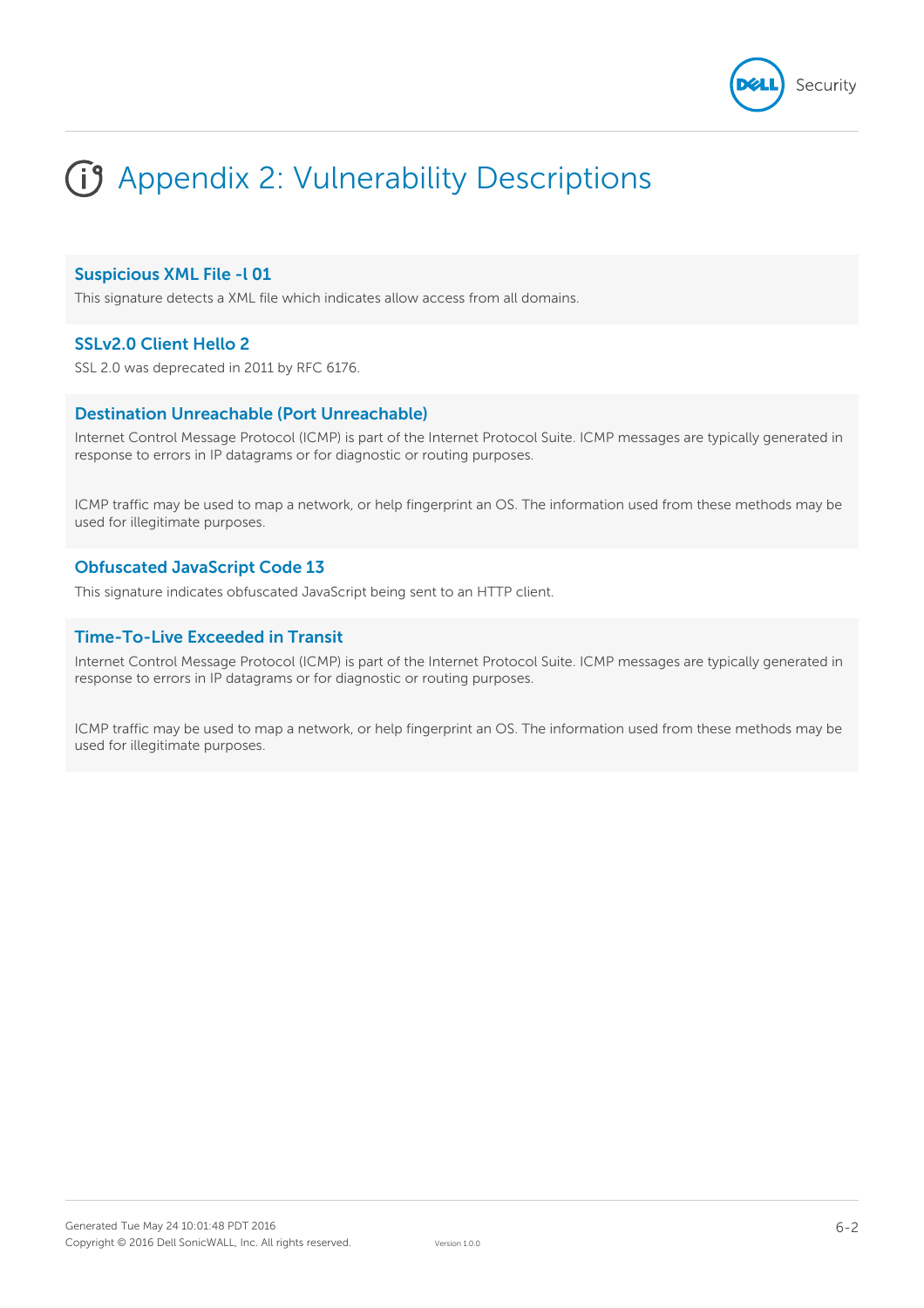

#### **AIM**

Available in one form or another since 1997, AOL Instant Messenger (or AIM) is an instant messaging application that allows registered users to communicate in real time via text, voice, and video transmission over the Internet. Users can talk online with other people connected with the service, transfer files up to 10mb, message a cell phone, etc. It is maintained by AOL, LLC, and uses the proprietary OSCAR and TOC protocols. AIM has been subject to vulnerabilities in the past where it was maliciously exploited using third-party software to send viruses to users' computers and used to harvest IP addresses.

#### **AOL Advertising**

This domain used by an advertising company that is part of a network of sites, cookies, and other technologies used to track you, what you do and what you click on, as you go from site to site, surfing the Web. Over time, sites like this can help make an online profile of you usually including the sites you visit, your searches, purchases, and other behavior. Your profile can then be exchanged and sold between various companies like this as well as being sold to other advertisers and marketers.

#### **Akamai CDN**

Akamai is a content delivery network.

#### **Amazon CloudFront**

Amazon CloudFront is a content delivery web service. It integrates with other Amazon Web Services products to give developers and businesses an easy way to distribute content to end users with low latency, high data transfer speeds, and no minimum usage commitments.

#### **Amazon.com**

Amazon.com, Inc. (NASDAQ: AMZN) is an American-based multinational electronic commerce company. Headquartered in Seattle, Washington, it is America's largest online retailer, with nearly three times the Internet sales revenue of the runner up, Staples, Inc., as of January 2010.Jeff Bezos founded Amazon.com, Inc. in 1994 and launched it online in 1995 as Cadabra.com. It started as an online bookstore, but soon diversified, selling DVDs, CDs, MP3 downloads, computer software, video games, electronics, apparel, furniture, food, and toys. Amazon has established separate websites in Canada, the United Kingdom, Germany, France, Japan, and China. It also provides international shipping to certain countries for some of its products. A 2009 survey found that Amazon was the UK's favorite music and video retailer, and third overall retailer.

#### **AppNexus**

This domain used by an advertising company that is part of a network of sites, cookies, and other technologies used to track you, what you do and what you click on, as you go from site to site, surfing the Web. Over time, sites like this can help make an online profile of you usually including the sites you visit, your searches, purchases, and other behavior. Your profile can then be exchanged and sold between various companies like this as well as being sold to other advertisers and marketers.

### **Apple Updates**

Apple (or Apple Inc.) designs and manufactures consumer electronics and software products. Enabling blocking for this application will also block most Apple Inc. network traffic. (Use with caution.)

Security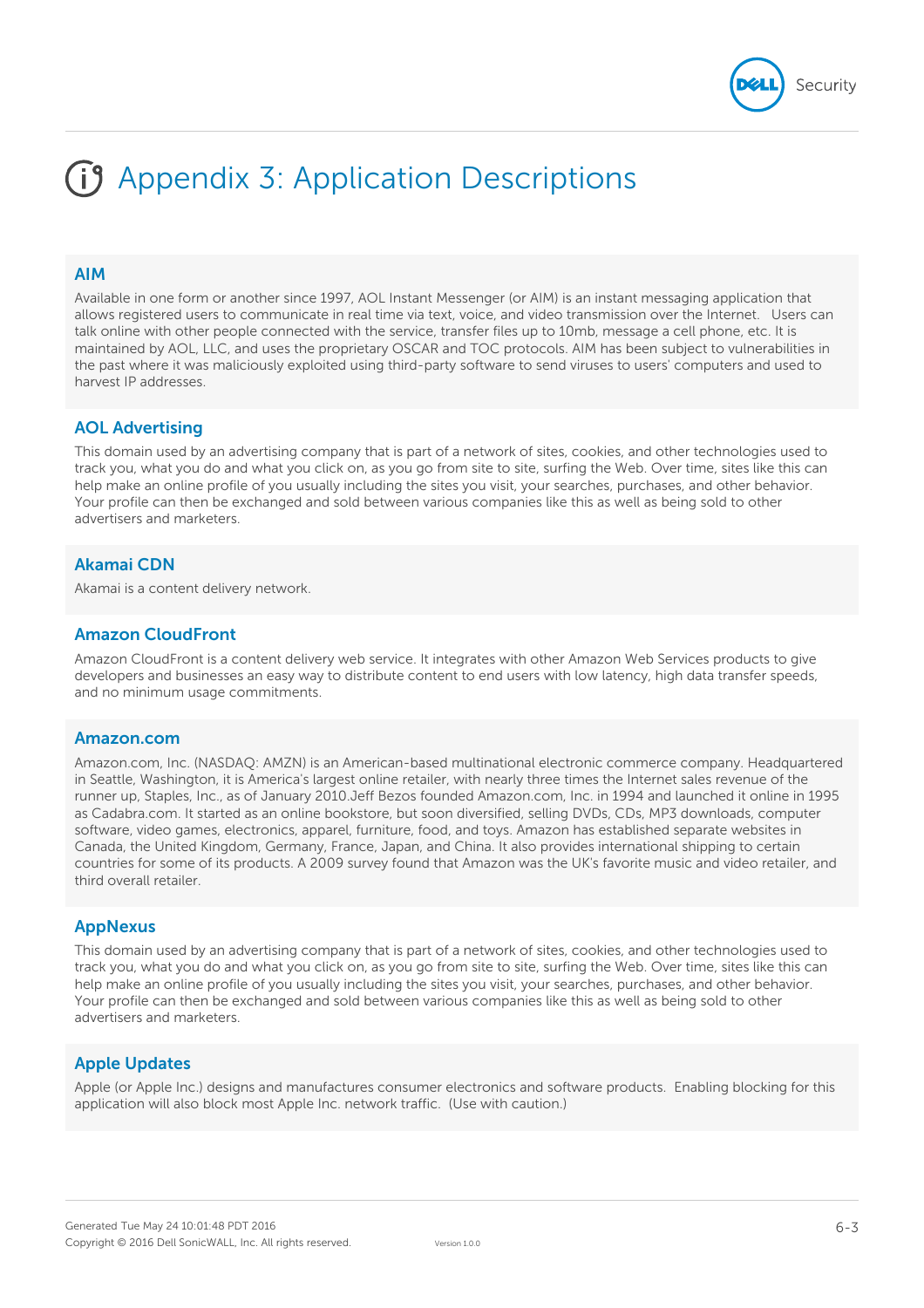

## **Archive**

RPM files are software files packaged by the RPM Package Manager system.

### **Audio Video Stream**

This SonicWALL signature identifies Audio, Video, Graphic, and other Multimedia file streams.

### **Betr Ad**

This domain used by an advertising company that is part of a network of sites, cookies, and other technologies used to track you, what you do and what you click on, as you go from site to site, surfing the Web. Over time, sites like this can help make an online profile of you usually including the sites you visit, your searches, purchases, and other behavior. Your profile can then be exchanged and sold between various companies like this as well as being sold to other advertisers and marketers.

### **Bing**

Bing is the newest incarnation of a web search engine portal from Microsoft Corporation.

#### **BitTorrent Protocol**

BitTorrent Protocol is a peer-to-peer file sharing (P2P) communications protocol, famous (or infamous) for its ability to distribute large data files--movies, software, photos, documents, etc. Usage of the protocol accounts for significant traffic on the Internet. Peer-to-peer networks are characterized by a decentralized topology of temporary peer nodes that join and leave the network, unlike traditional client-server networks. BitTorrent is maintained by BitTorrent, Inc. There are numerous compatible BitTorrent clients, such as uTorrent, BitComet, Deluge, TurboBT, and Transmission, and Xunlei (a Chinese-language file sharing client). Many of these BT Clients, in addition to using the BitTorrent Protocol proper, also use other file-sharing protocols and downloading methods, such as eMule/eDonkey protocol, and so-called HTTP Download Acceleration. (HTTP Download Acceleration is clever use of the HTTP 'Range' header in HTTP requests. Multiple HTTP requests are made in parallel for different byte ranges of the file.) BitTorrent clients also use encryption techniques to evade firewall application control over both TCP and UDP. To block all file-sharing applications we recommend enabling the entire P2P category, both SonicWALL Encrypted Key Exchange application signatures (sids: 5 & 7), and the PROTOCOLS >> HTTP Range header signature (sid: 6872).

#### **Box**

Box (box.net and box.com) is a web-based file storage system that lets users store, and then remotely access file content.

### **Chart Beat**

Chart Beat is a web-analytics company that collects notifications from its partner's software: website, web applications, desktop apps, etc. about user activity: how long did the user stay at partners site, etc.

### **DNS Protocol**

The Domain Name System (DNS) is a naming system for computers and services connected to the Internet, where DNS translates the hostnames into IP addresses.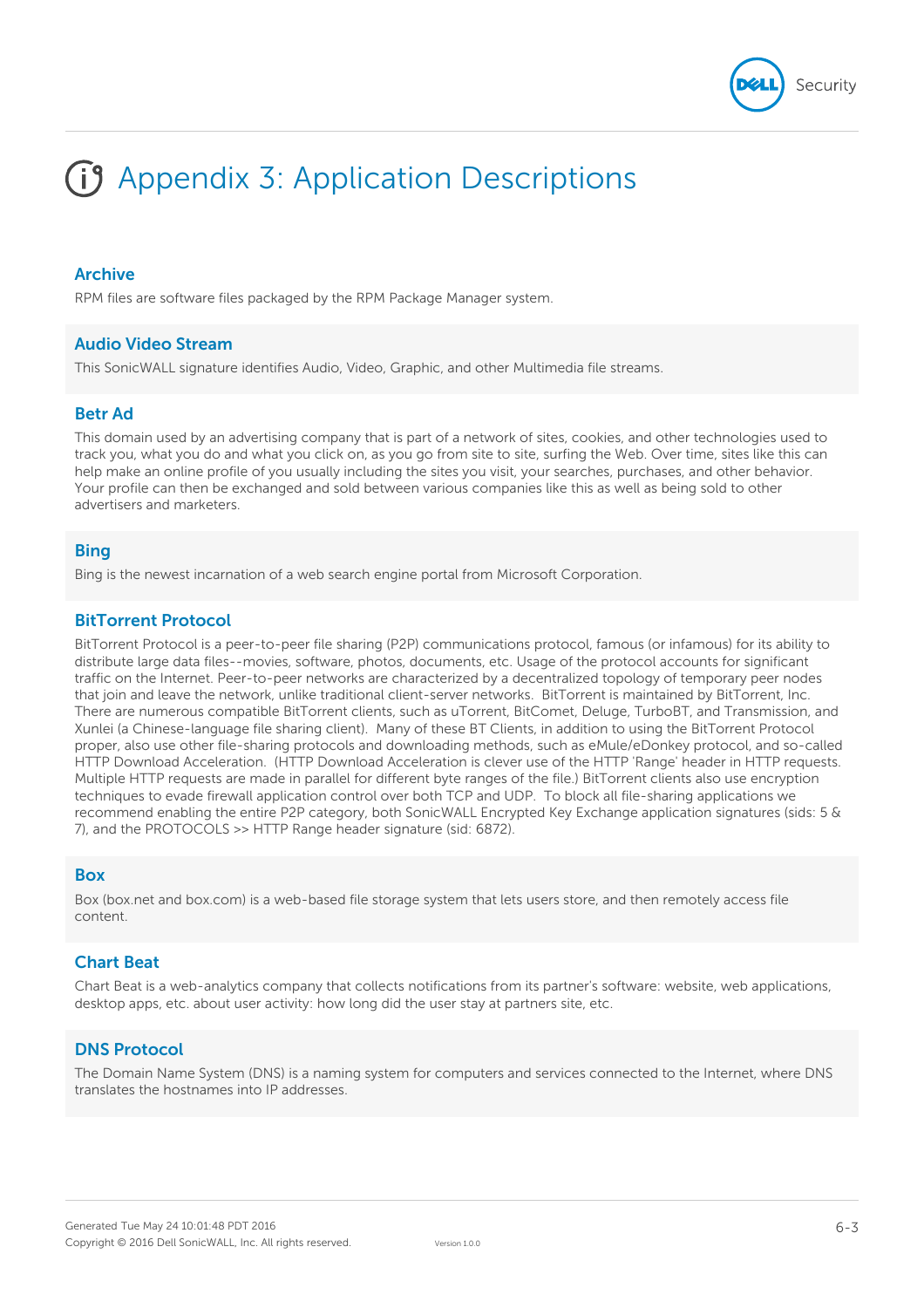

# **Double Verify**

This domain used by an advertising company that is part of a network of sites, cookies, and other technologies used to track you, what you do and what you click on, as you go from site to site, surfing the Web. Over time, sites like this can help make an online profile of you usually including the sites you visit, your searches, purchases, and other behavior. Your profile can then be exchanged and sold between various companies like this as well as being sold to other advertisers and marketers.

### **DoubleClick**

#### \

DoubleClick is a subsidiary of Google that develops and provides Internet ad serving services. Its clients include agencies, marketers (Universal McCann Interactive, AKQA etc.) and publishers who serve customers like Microsoft, General Motors, Coca-Cola, Motorola, L'Oréal, Palm, Inc., Visa USA, Nike, Carlsberg among others. DoubleClick's headquarters are in New York City, United States. DoubleClick embeds code in its partners websites that cause the web visitors browser to send a notification back indicating a visit to the site.\

\ \

This SonicWALL signature identifies DoubleClick HTTP traffic.\

### **Dropbox**

Dropbox is storage service that allows users to store and synchronize file content between computers, over the Internet. Dropbox has is compatible with Windows, Mac OS X and Linux platform clients. No-cost user accounts offer 2 GB of storage space, while paid accounts offer significantly higher storage space.

### **Electronic Arts**

Electronic Arts, Inc. (EA) (NASDAQ: ERTS) is an international developer, marketer, publisher and distributor of video games. Currently, EAs most successful products are sports games published under its EA Sports label, games based on popular movie licenses such as Harry Potter and games from long-running franchises like Need for Speed, Medal of Honor, The Sims, Battlefield and the later games in the Burnout and Command & Conquer series. They are also the distributors of the Rock Band series.

### **Encrypted Key Exchange**

Encrypted Key Exchange (also known as EKE) is a family of password-authenticated key agreement methods described by Steven M. Bellovin and Michael Merritt. Although several of the forms of EKE in this paper were later found to be flawed, the surviving, refined, and enhanced forms of EKE effectively make this the first method to amplify a shared password into a shared key, where the shared key may subsequently be used to provide a zero-knowledge password proof or other functions.

This application identifies randomness in a TCP and UDP sessions between an application and a peer or server. Many applications that want to evade firewall detection—including Ultrasurf, Ammy Admin, Skype, Psiphon, eMule, and other—use encrypted TCP and UDP sessions. By nature an encrypted session is just a bunch of seemingly random bytes within the transport layer payload--how the bytes are interpreted is a mystery that only the application's protocol designers know. For this reason, all encrypted sessions look alike at the firewall, and there is no way to identify from which application the encrypted TCP session is coming. Therefore, enabling prevention for these signatures--SID 5 for TCP, and SID 7 for UDP—will necessarily block all and any encrypted sessions emanating from these evasive applications. There is no way to distinguish between them.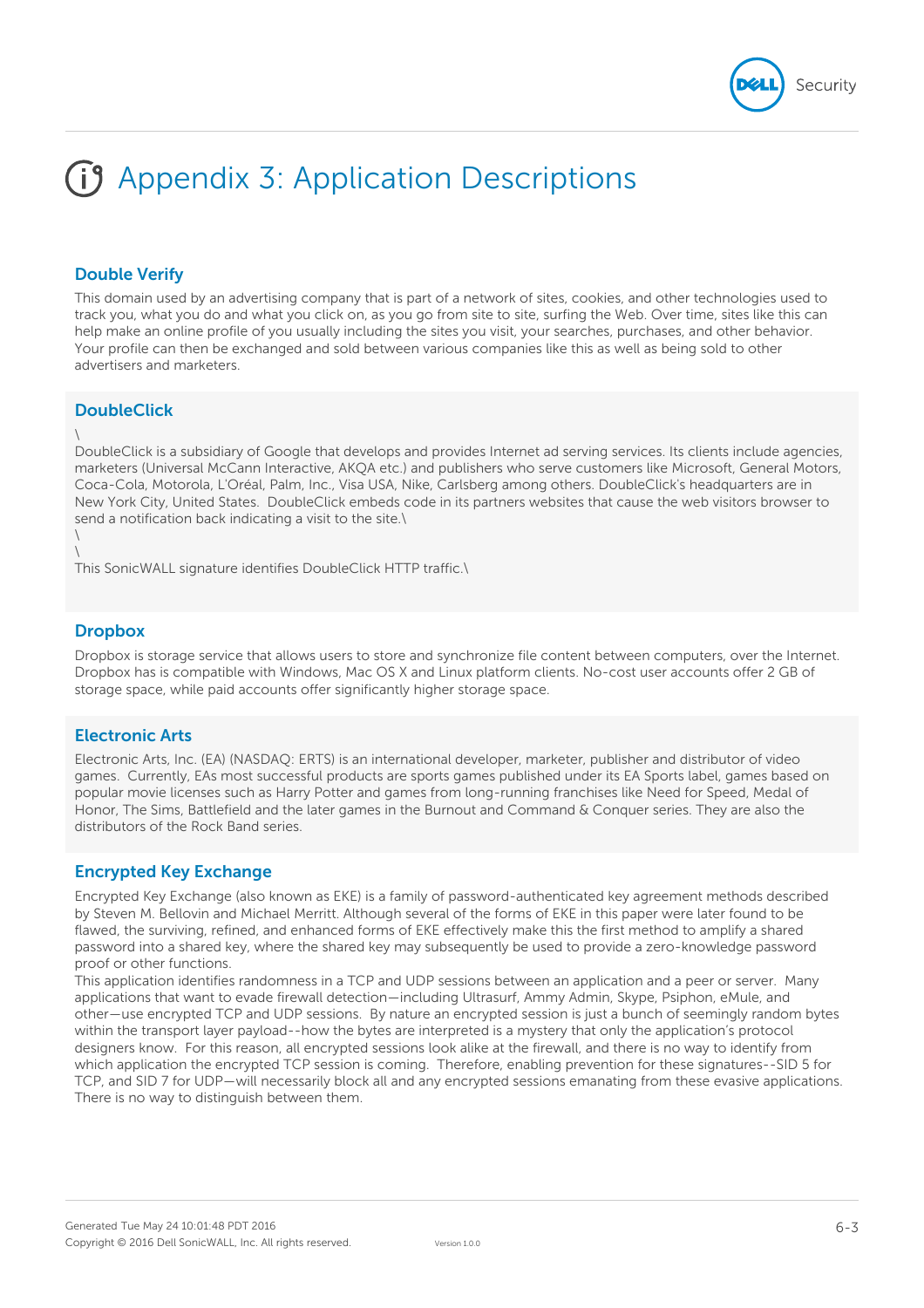#### **Evernote**

Evernote is a suite of software and services designed for notetaking and archiving that can be had in a paid version or a more restricted, advertising-supported, free version. A note can be a piece of formatted text, a full webpage or webpage excerpt, a photograph, a voice memo, or a handwritten ink note. Notes can also have file attachments.Notes can then be sorted into folders, tagged, annotated, edited, given comments, and searched.Evernote supports a number of operating system platforms (including Android, Mac OS X, Windows and WebOS), and also offers online synchronization and backup services. Use of the online server is free up to a certain monthly usage limit, with additional monthly use reserved for paying subscribers..

#### **Executable**

Executable and Linking Format files (.exe) are a common standard file format for executable files and libraries.

#### **Facebook**

facebook is an enormously popular social networking site that lets users build a profile page and then seek out and connect with other friends on the service. Users can also join networks for various interests or geographic locations, upload digital media content, and even play games online through the site. facebook is subject to blocking and censure in some countries, and the site appears to continually be re-vamping their privacy policy in an effort to balance user security and business needs.

#### **Fastly CDN**

Fastly CDN is a Content Delivery Network, an array of distributed servers that cache web content for performance optimization.

#### **Google**

Google Inc. is most universally known for its leading Internet search capabilities. Google also provides a myriad of additional free services to users, including email, messaging, mapping services, and office productivity tools and applications.

#### **Google Analytics**

Google Analytics is a no-cost service from Google that generates statistics on a website's visitors, in the hope of helping site owners have greater success in Google AdWords campaigns through optimized language and site content.

### **Google Mail (Gmail)**

Google Mail (Gmail) is the no-cost email service available from Google, Inc. Gmail also provides access to address book, calendar, and office productivity services.

### **Google Picasa**

Picasa, owned by Google, is an client application for compiling and editing digital photos, and creating albums for users to share. This is a cross-platform application with support for Windows, Linux, and Mac OS X environments.

Security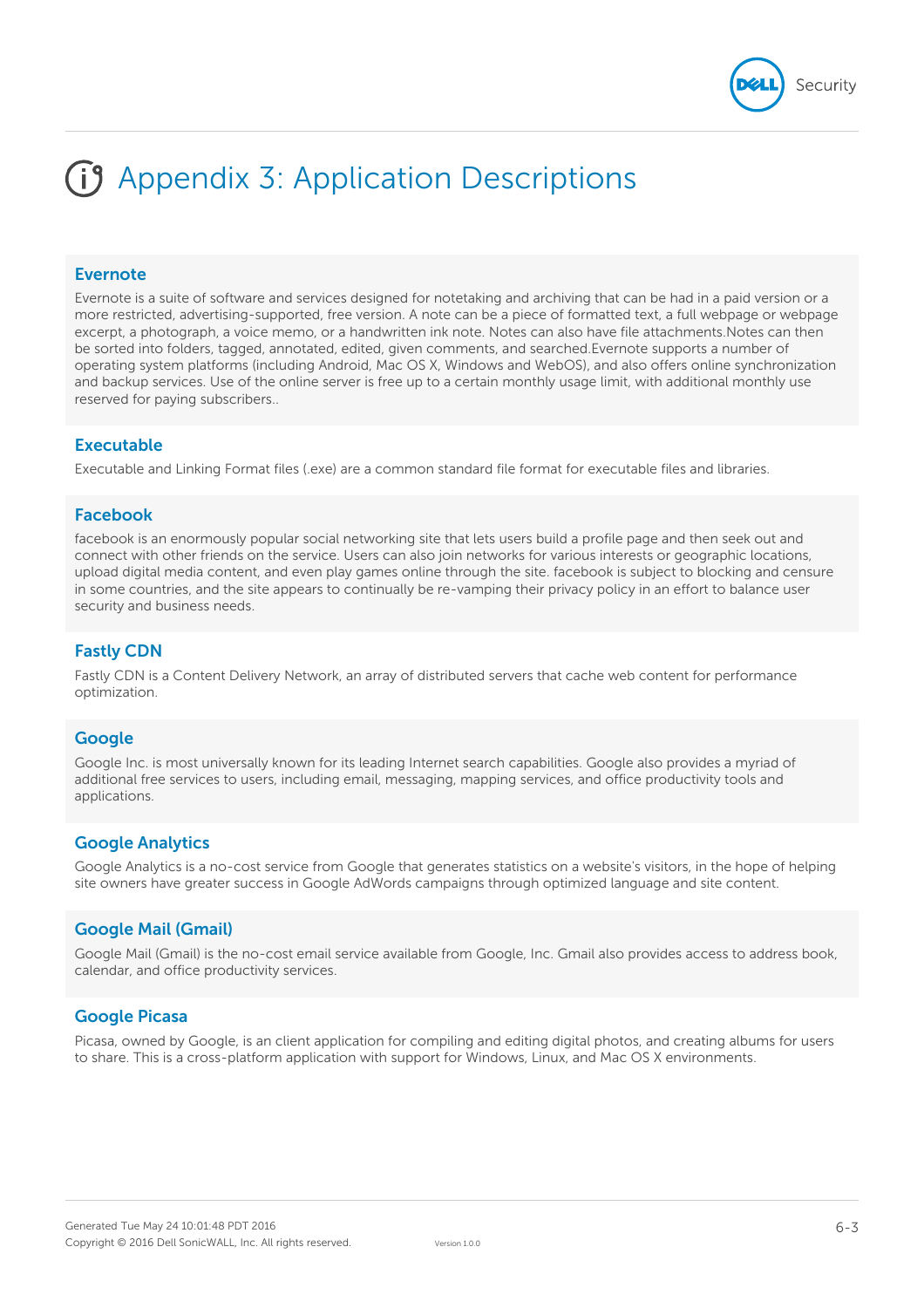

# **HTTP Protocol**

Hypertext Transfer Protocol (HTTP) is the standard transmission protocol of requests and information between Internet servers and browsers.

#### **HTTP User-Agent**

HTTP User-Agent is a collection of signatures that identify network traffic based on HTTP User-Agent header, or elements within the header.

#### **ICMP**

The Internet Control Message Protocol (ICMP) is used by networked computers' operating systems to send error messages.

#### **IDM**

Internet Download Manager (IDM) is a tool to increase download speeds by up to 5 times, resume and schedule downloads. Comprehensive error recovery and resume capability will restart broken or interrupted downloads due to lost connections, network problems, computer shutdowns, or unexpected power outages.This signature detects the download traffic for application Internet Download Manager. There is nothing special about IDM traffic. It uses standard HTTP protocol. However, it does use the 'Range' HTTP header. It spawns multiple simultaneous TCP connections; each thread downloads a chunk of the file by specifying a byte range in the HTTP request. By using multiple threads running in parallel IDM is able to accelerate the download. You can block IDM from spawning multiple, parallel threads by blocking the Range header. However, you cannot block IDM from running a single thread as it is indistinguishable from regular HTTP requests.

### **IMAP**

The Internet Message Access Protocol (IMAP) is the two most used Internet standard protocol for e-mail retrieval.

#### **Image**

BMP (.bmp), also known as BitMap, is a file format for storing digital image data.

### **LogMeIn**

LogMeIn offers users services for remote access to client systems via the Internet. The various product versions use a proprietary remote desktop protocol transmitted via SSL, and connects remote desktops and the local computer using SSL over TCP, utilizing NAT for a peer-to-peer connection.

### **Media Innovation Group**

This domain used by an advertising company that is part of a network of sites, cookies, and other technologies used to track you, what you do and what you click on, as you go from site to site, surfing the Web. Over time, sites like this can help make an online profile of you usually including the sites you visit, your searches, purchases, and other behavior. Your profile can then be exchanged and sold between various companies like this as well as being sold to other advertisers and marketers.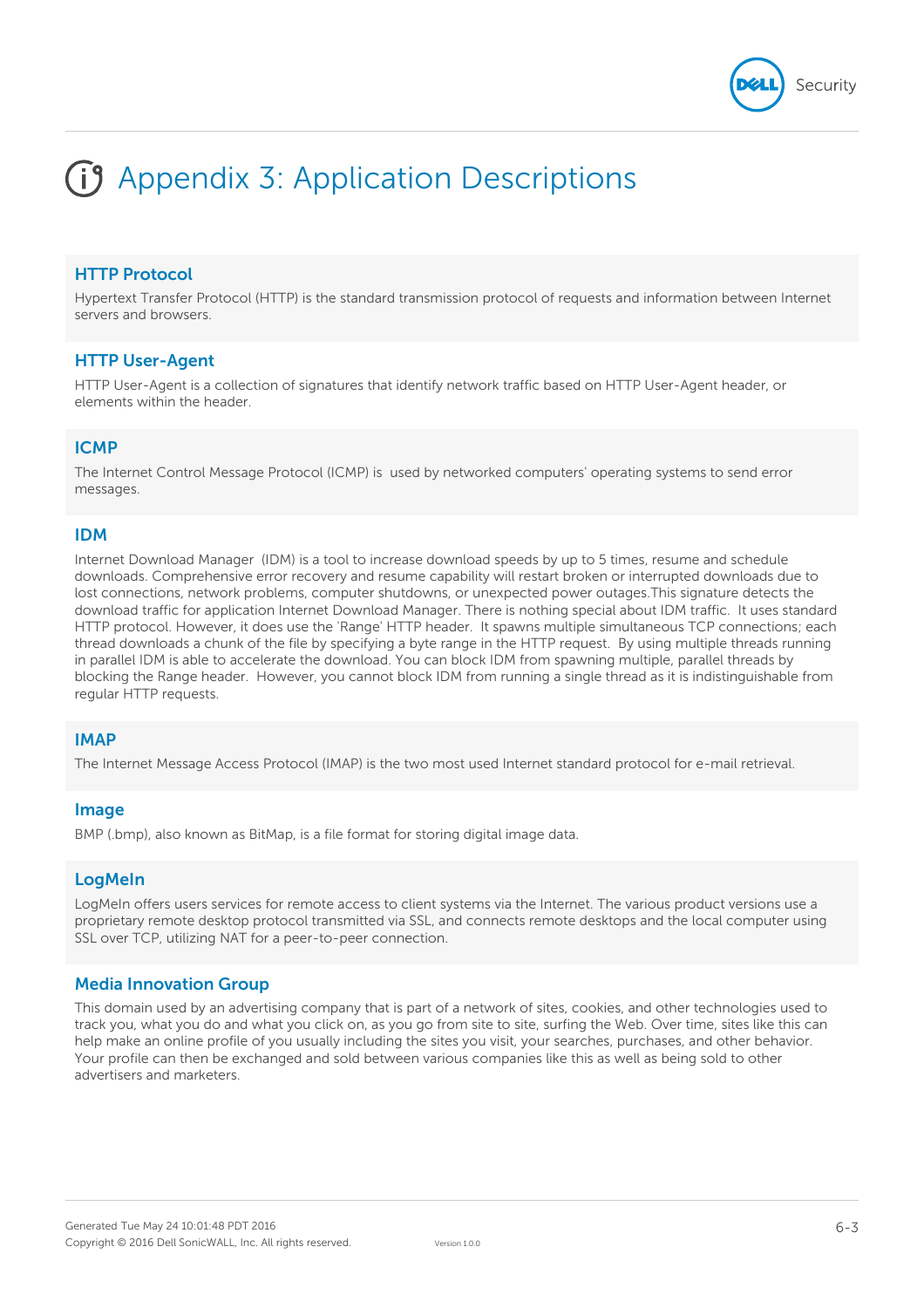### **MediaMath**

This domain used by an advertising company that is part of a network of sites, cookies, and other technologies used to track you, what you do and what you click on, as you go from site to site, surfing the Web. Over time, sites like this can help make an online profile of you usually including the sites you visit, your searches, purchases, and other behavior. Your profile can then be exchanged and sold between various companies like this as well as being sold to other advertisers and marketers.

### **Microsoft CryptoAPI**

The Microsoft Cryptographic Application Programming Interface (or CAPI) is an application programming interface that is part of Microsoft Windows operating systems.

#### **Microsoft Internet Explorer**

Microsoft Internet Explorer is the popular web browser from Microsoft.

#### **Microsoft Windows Updates**

Microsoft Windows is the collective name for operating systems designed and produced by Microsoft Corporation. The company that develops, manufactures, licenses, and supports a wide range of software products for computing devices. This application includes updates and patches from Microsoft to any of these platforms.

#### **OCSP**

The Online Certificate Status Protocol (OCSP) enables applications to determine the (revocation) state of an identified certificate. OCSP may be used to satisfy some of the operational requirements of providing more timely revocation information than is possible with CRLs and may also be used to obtain additional status information. An OCSP client issues a status request to an OCSP responder and suspends acceptance of the certificate in question until the responder provides a response.

### **Quantcast**

Quantcast is a media measurement, web analytics service that allows users to view audience statistics for millions of websites. Quantcast Corporation's prime focus is to analyze the Internet's web sites in order to obtain accurate usage statistics by surfers from the USA. Like Alexa, Quantcast rates Web pages by ranks. Quantcast statistics always refer to the usage from the United States, therefore Alexa data and Quantcast data do not always show the same results. Quantcast does not require a toolbar to be installed upon one's web browser to obtain statistics. Instead participating websites voluntarily insert Quantcast HTML code inside Web pages they wish to have included in statistics. This code allows Quantcast to keep track of the traffic directed towards those Web sites.

#### **Quicktime**

The QuickTime client uses HTTP to download digital content for users to view in the QuickTime player. QuickTime is an application that supports a number of media standards.

Security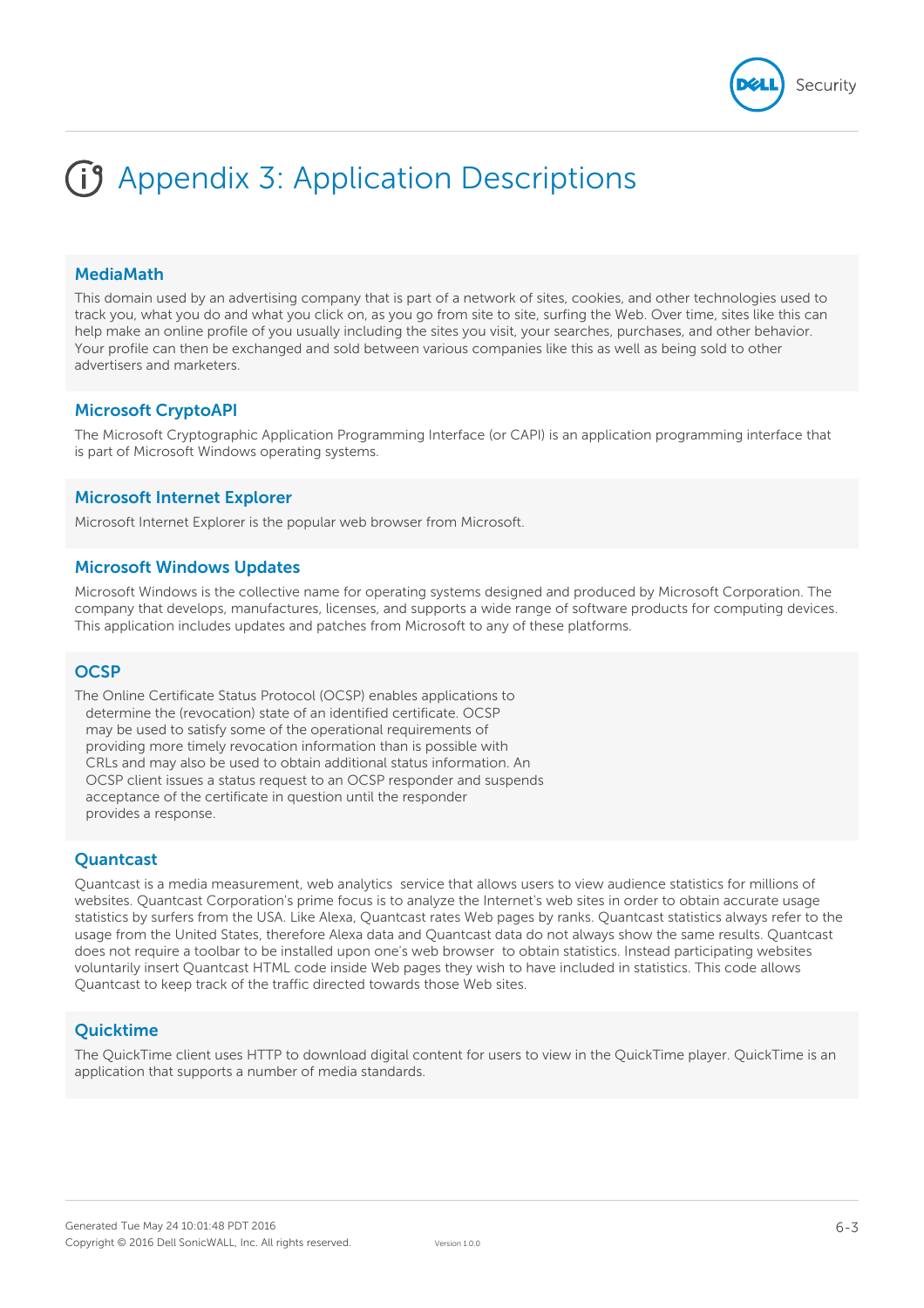

### **SSL**

Transport Layer Security (TLS) and Secure Sockets Layer (SSL) are cryptographic protocols that provide secure communications on the Internet.

### **STUN**

Session Traversal Utilities for NAT (STUN) is a protocol that serves as a tool for other protocols in dealing with Network Address Translator (NAT) traversal. It can be used by an endpoint to determine the IP address and port allocated to it by a NAT. It can also be used to check connectivity between two endpoints, and as a keep-alive protocol to maintain NAT bindings. STUN works with many existing NATs, and does not require any special behavior from them.STUN is not a NAT traversal solution by itself. Rather, it is a tool to be used in the context of a NAT traversal solution. This is an important change from the previous version of this specification (RFC 3489), which presented STUN as a complete solution.

#### **ScoreCard Research**

ScorecardResearch, a service of Full Circle Studies, Inc., is part of the comScore, Inc. market research community, a leading global market research effort that studies and reports on Internet trends and behavior. ScorecardResearch conducts research by collecting Internet web browsing data and then uses that data to help show how people use the Internet, what they like about it, and what they do not.

### **Serving-Sys**

This domain used by an advertising company that is part of a network of sites, cookies, and other technologies used to track you, what you do and what you click on, as you go from site to site, surfing the Web. Over time, sites like this can help make an online profile of you usually including the sites you visit, your searches, purchases, and other behavior. Your profile can then be exchanged and sold between various companies like this as well as being sold to other advertisers and marketers.

### **Shockwave Flash (SWF)**

The SWF file format (also known as Shockwave Flash) delivers text, audio, graphics and video over the Internet and is supported by Adobe Flash Player and Adobe AIR software.

### **Skype**

Skype is an application that allows users to make voice calls over the Internet, using a proprietary VoIP network called the Skype protocol. After a user installs client software, calls to fellow Skype users are free-of-charge, while calls to landlines and mobile phones can be made for a fee. Additional features include instant messaging, file transfer and video conferencing. Skype is owned by Microsoft Corporation. Skype uses firewall evasion techniques and requires Encrypted Key Exchange signatures, in order to prevent or detect it.

#### **Steam Software**

Steam Engine (Valve Corp) is a digital distribution service that can send game software directly to a user's system. Steam distributes a wide range of game content and entertainment.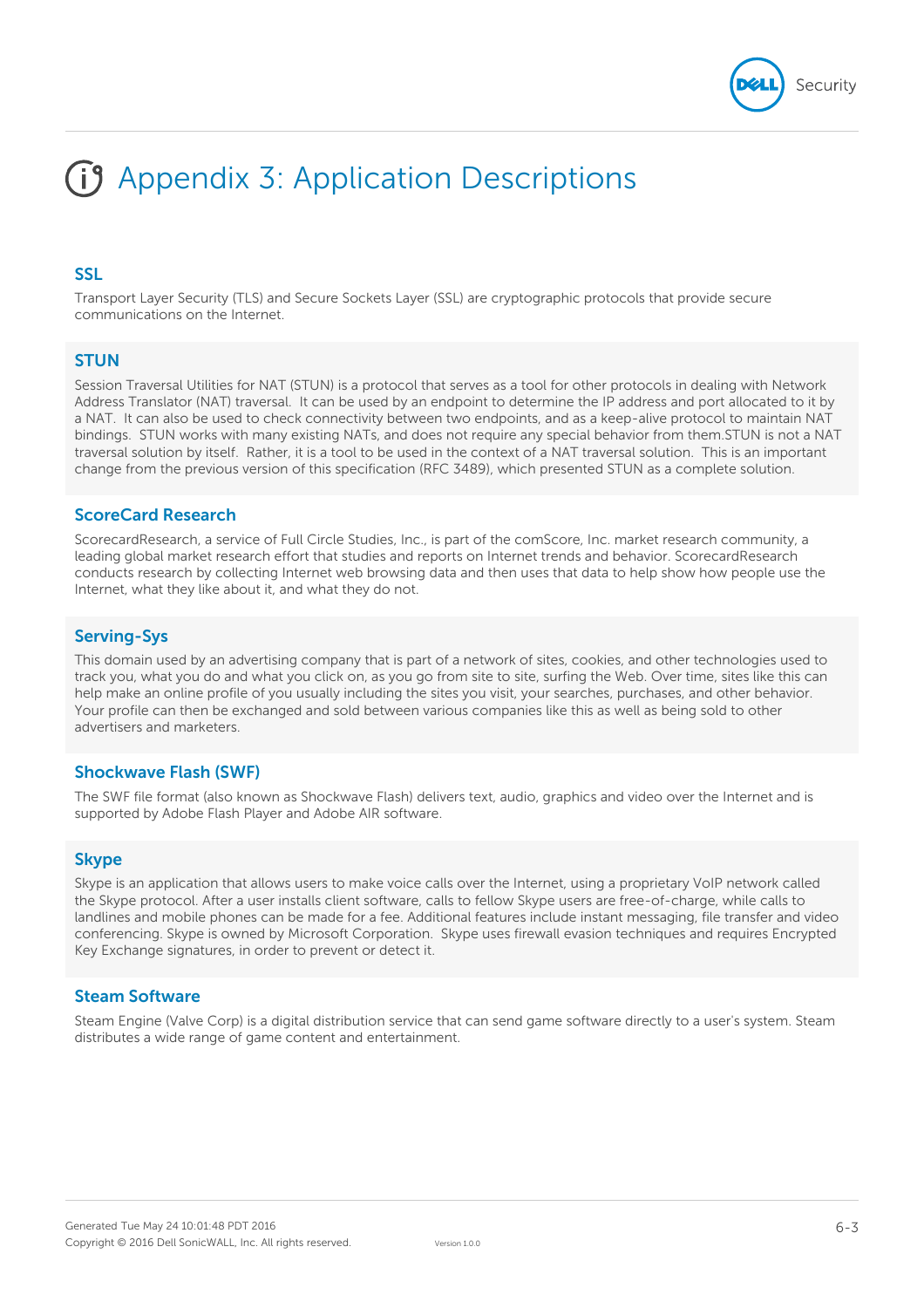

# **Syncplicity**

Syncplicity is an online storage provider that also offers central file management and anywhere access, backup, and synchronization for its users.

#### **TeamViewer**

Compatible with Windows, Mac OS X, and Linux operating systems, TeamViewer is a package of software tools that provide users with remote control of PCs over the Internet. The software allows for screen sharing, file transfer and chat functionality.

#### **The Weather Channel**

The Weather Channel (www.weather.com) is a website for weather. This application includes a Weather Desktop App is a widget that runs on the user's desktop PC. It provides up-to-the-minute updates of current weather conditions.

#### **Twitter**

Twitter is a no-cost-to-user, micro-blogging messaging service, known for allowing user posts of up to 140 characters. Users can send and receive "tweets" through the Twitter website, Short Message Service (SMS), or third-party applications.

### **WeatherBug**

WeatherBug is a website and desktop client application that provides users with live weather data and information.

#### **WebSocket**

The WebSocket Protocol enables two-way communication between a client running untrusted code in a controlled environment to a remote host that has opted-in to communications from that code. The security model used for this is the origin-based security model commonly used by web browsers. The protocol consists of an opening handshake followed by basic message framing, layered over TCP. The goal of this technology is to provide a mechanism for browser-based applications that need two-way communication with servers that does not rely on opening multiple HTTP connections (e.g., using XMLHttpRequest or <iframe>s and long polling).

#### **WidgiToolbar**

WidgiToolbar is installed as a browser utility. However, users often regret the installation due to advertising that is then delivered through the utility.

### **Yahoo! Mail**

Yahoo Mail is the online mail service available from Yahoo, Inc. Yahoo Mail also offers users access to address book, messaging, and calendar tools.

### **Yahoo! Messenger**

Yahoo Messenger is the instant messaging service available from Yahoo, a global provider of an enormous array of internet services.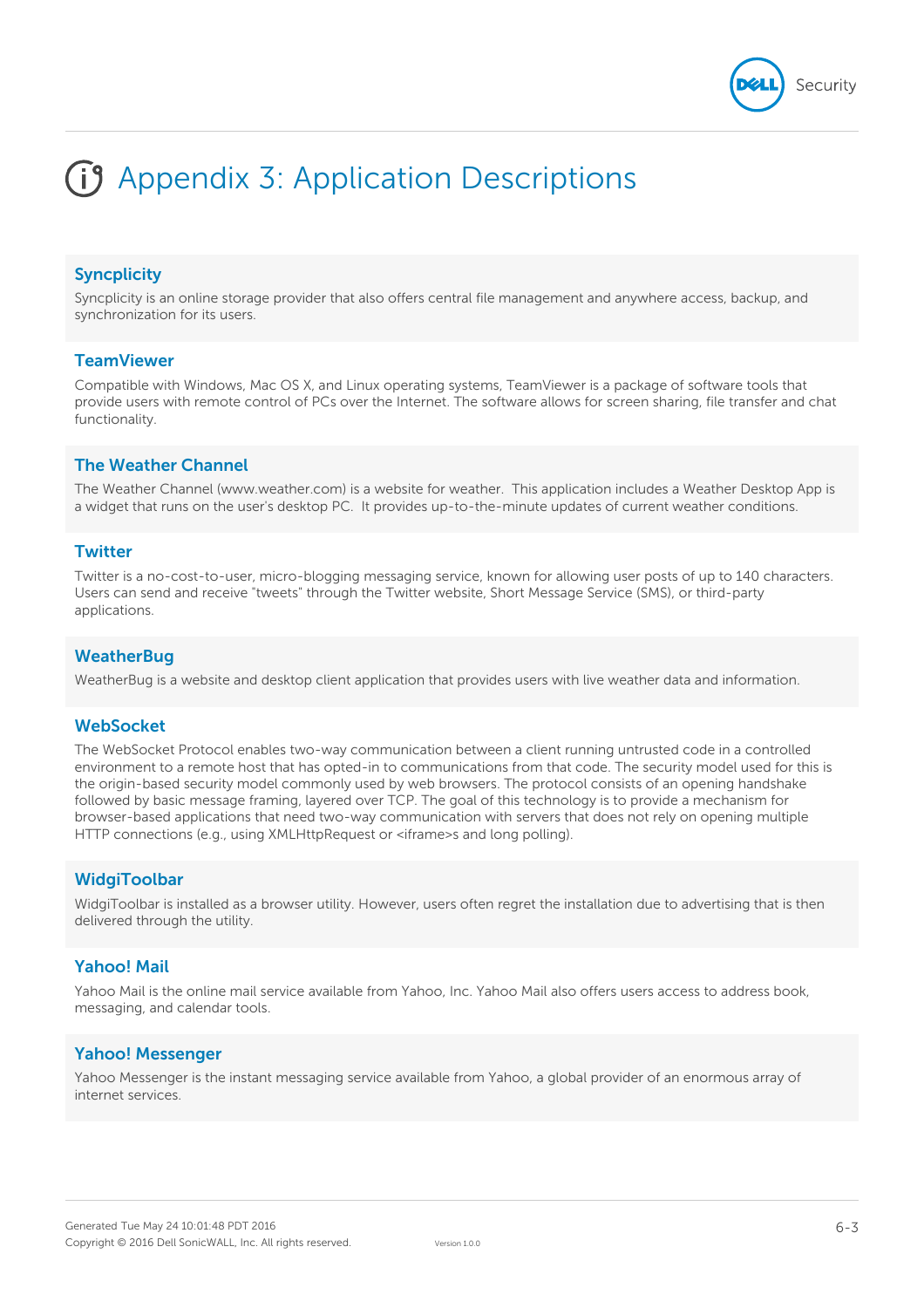

# **YouTube**

YouTube is a popular video sharing website which lets users upload, view, and share video clips. The company uses Adobe Flash Video technology to display a wide variety of user-generated video content, including movie clips.

### **eXelate Media**

This domain used by an advertising company that is part of a network of sites, cookies, and other technologies used to track you, what you do and what you click on, as you go from site to site, surfing the Web. Over time, sites like this can help make an online profile of you usually including the sites you visit, your searches, purchases, and other behavior. Your profile can then be exchanged and sold between various companies like this as well as being sold to other advertisers and marketers.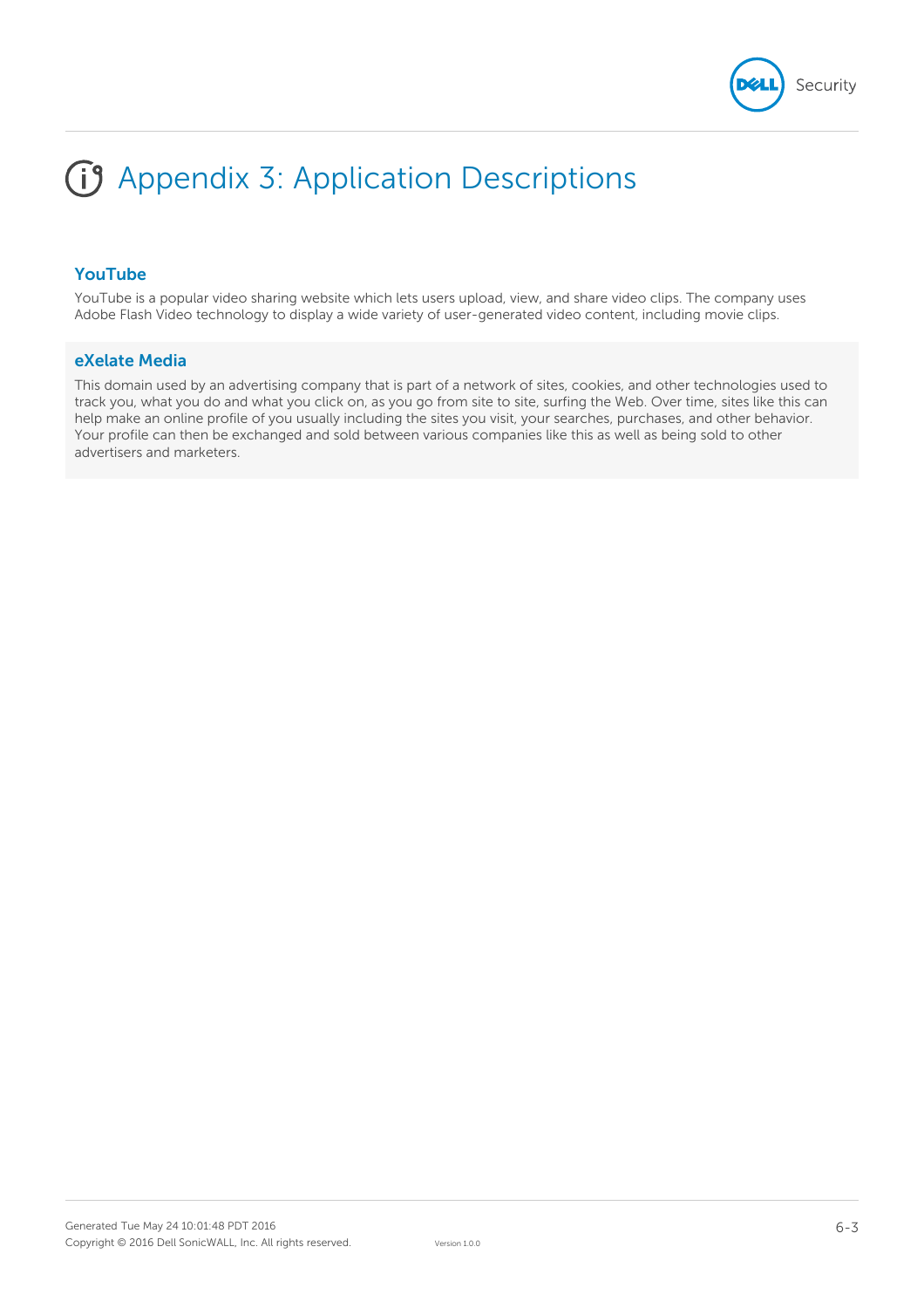

# Appendix 4: Applications

The following applications were detected on your network. Applications shown in red have a risk level of severe.

# **Application (data transmitted)**

| 1. General HTTPS MGMT <sub>(2.44 GB)</sub> | 2. Executable (675.86 MB)                  | 3. Microsoft Internet Explorer (354.67 MB)             |
|--------------------------------------------|--------------------------------------------|--------------------------------------------------------|
| 4. Shockwave Flash (SWF) (266.47 MB)       | 5. SSL <sub>(203.85 MB)</sub>              | 6. Amazon CloudFront (163.56 MB)                       |
| 7. Image (134.17 MB)                       | 8. Steam Software (81.40 MB)               | 9. HTTP User-Agent (80.21 MB)                          |
| 10. ICMP (68.51 MB)                        | 11. BitTorrent Protocol (65.38 MB)         | 12. General UDP (61.79 MB)                             |
| 13. General HTTP (57.36 MB)                | 14. HTTP Protocol (49.86 MB)               | 15. General TCP (47.73 MB)                             |
| 16. Encrypted Key Exchange (41.76 MB)      | 17. Google (33.33 MB)                      | 18. General HTTPS (29.19 MB)                           |
| 19. General HTTP MGMT (24.91 MB)           | 20. Service RPC Services (IANA) (21.51 MB) | 21. Audio Video Stream (9.40 MB)                       |
| 22. WebSocket (8.68 MB)                    | 23. Dropbox (6.37 MB)                      | 24. Syncplicity (5.60 MB)                              |
| 25. Microsoft Windows Updates (2.63 MB)    | 26. General Multicast (2.52 MB)            | 27. Facebook (2.12 MB)                                 |
| 28. Microsoft CryptoAPI (2.08 MB)          | 29. Google Mail (Gmail) (1.93 MB)          | 30. Google Analytics (1.90 MB)                         |
| 31. Apple Updates (1.87 MB)                | 32. Electronic Arts (1.76 MB)              | 33. Service RPC Services (1.69 MB)                     |
| 34. Box <sub>(1.48 MB)</sub>               | 35. AppNexus (1.35 MB)                     | 36. Service Echo (1.29 MB)                             |
| 37. Twitter (1.20 MB)                      | 38. General LDAP (1.08 MB)                 | 39. IMAP (1.06 MB)                                     |
| 40. Service iMesh (933.92 KB)              | 41. ScoreCard Research (861.79 KB)         | 42. Service SSO Agent 1 (788.63 KB)                    |
| 43. Skype (611.39 KB)                      | 44. Service Edonkey TCP (598.24 KB)        | 45. Fastly CDN (546.25 KB)                             |
| 46. General IKE (521.57 KB)                | 47. The Weather Channel (507.53 KB)        | 48. Media Innovation Group (488.91 KB)                 |
| 49. Akamai CDN (445.55 KB)                 | 50. Serving-Sys (445.42 KB)                | 51. Chart Beat (434.74 KB)                             |
| 52. Yahoo! Messenger (401.33 KB)           | 53. General DNS (378.27 KB)                | 54. Service NetBios SSN TCP (350.96 KB)                |
| 55. TeamViewer (337.69 KB)                 | 56. Evernote <sub>(287.34 KB)</sub>        | 57. Quicktime <sub>(272.55 KB)</sub>                   |
| 58. OCSP (248.20 KB)                       | 59. Yahoo! Mail (196.34 KB)                | 60. Betr Ad (196.33 KB)                                |
| 61. MediaMath (178.82 KB)                  | 62. Service NetFlow / IPFIX (126.23 KB)    | 63. Service Yahoo Messenger TCP (114.61)<br>KB)        |
| 64. Google Picasa (112.01 KB)              | 65. General NETBIOS (108.54 KB)            | 66. Service NT Domain Login Port 1025<br>$(106.69$ KB) |